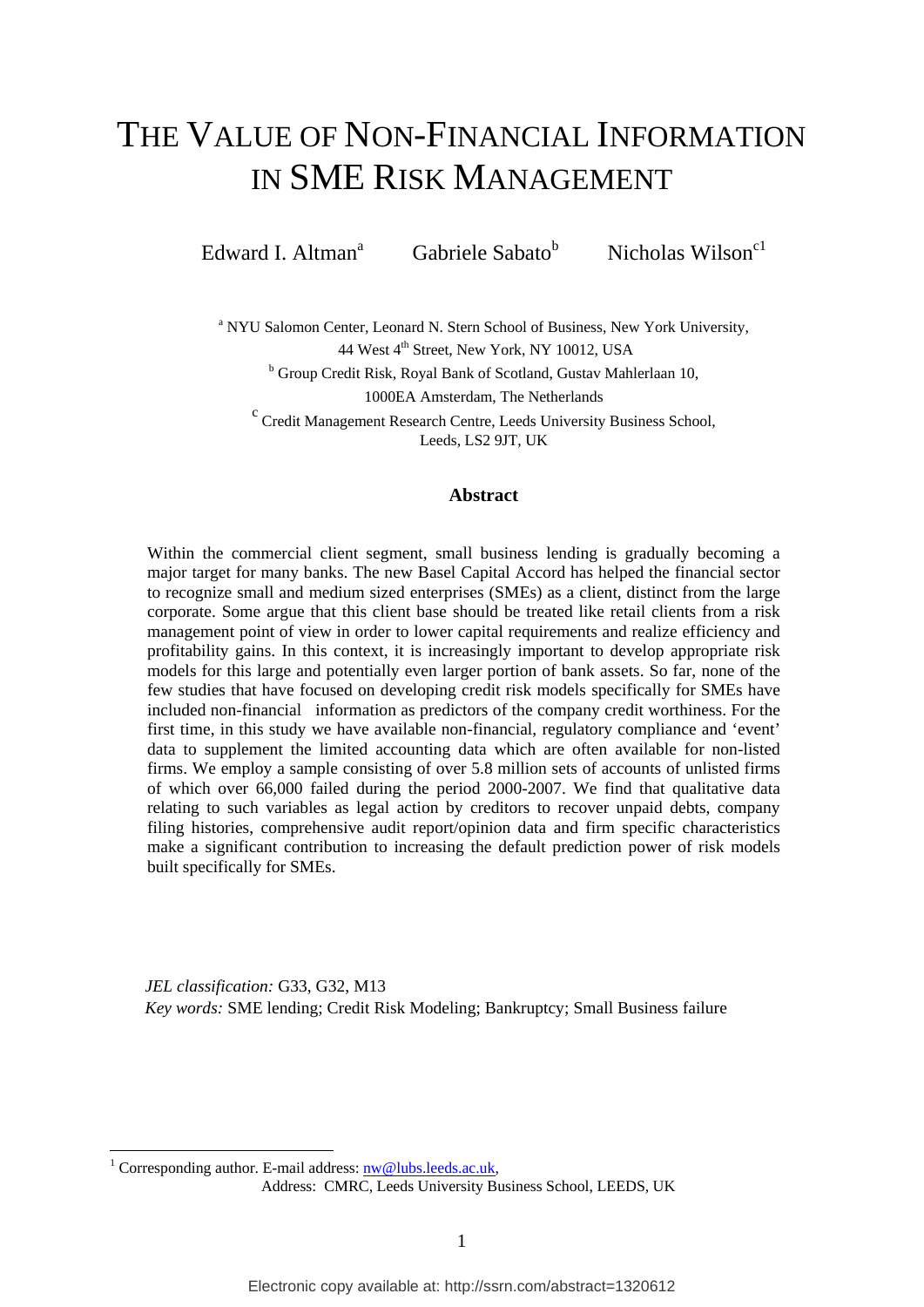# **1. Introduction**

The Basel Capital Accord and the recent financial crisis have provided renewed impetus for lenders to research and develop adequate default/failure prediction models for all of the corporate and retail sectors of their lending portfolios. The Basel II definition of financial distress, 90 days overdue on credit agreement payments, is the operational definition for major lenders. The literature on the modeling of credit risk for large, listed companies is extensive and gravitates between two approaches (1) the z-score approach of using historical accounting data to predict insolvency (e.g. Altman 1968) and (2) models which rely on securities market information (Merton, 1974). In retail lending, risk modeling can be undertaken using very large samples of high frequency consumer data and combinations of in-house portfolio data (e.g. payment history) and bureau data from the credit reference agencies to develop proprietary models.

In the past, retail lending was mainly synonymous with consumer lending. More recently, following the introduction of Basel II, an increasing number of banks have started to reclassify commercial clients from the corporate area into the retail one. Although this decision may have been originally motivated by expected capital savings (see Altman and Sabato (2005)), financial institutions have soon realized that the major benefits were on the efficiency and profitability side. Banks are also realizing that small and medium sized companies are a distinct kind of client with specific needs and peculiarities that require risk management tools and methodologies specifically developed for them (see Altman and Sabato (2007)).

 Indeed, small and medium sized enterprises are the predominant type of business in all OECD economies and typically account for two thirds of all employment. In the UK, unlisted firms make up the majority of firms which ultimately fail. Of the 1.2 million active companies that are registered, less than 12,000 are listed on the stock market. In the US, private companies contribute over 50% of GDP (Shanker and Astrachan, 2004). The flow of finance to this sector is much researched as it is seen as crucial to economic growth and success but, from the lending perspective, research on credit risk management for small companies is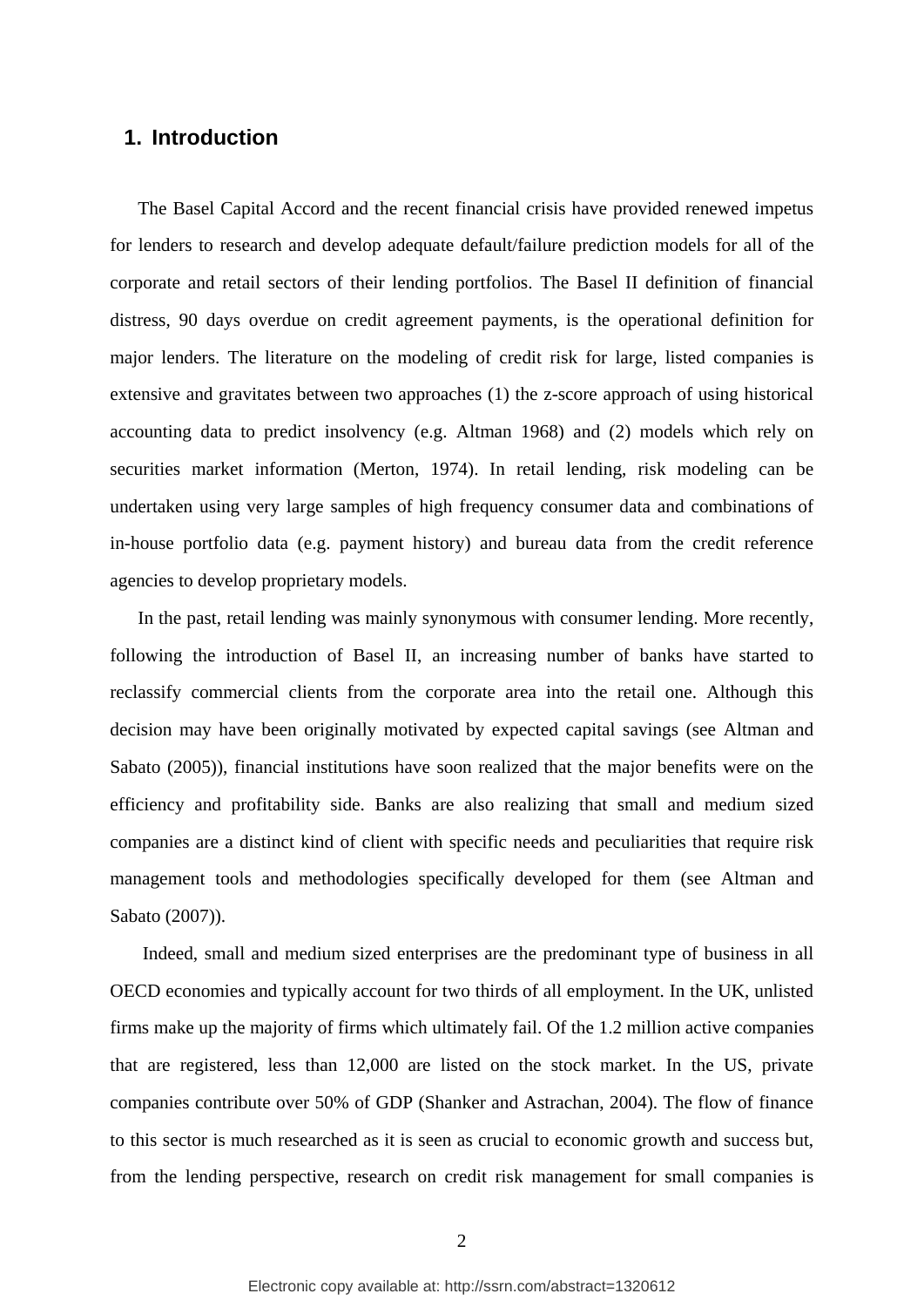relatively scarce. The most likely way to ensure a flow of finance to SMEs is by improving information and developing adequate risk models for this sector.

Techniques for modeling corporate insolvency have long been applied as a means of assessing and quantifying the risk of listed companies and the research into failure rate prediction has focused almost exclusively on listed companies. Much of the pioneering work on bankruptcy prediction has been undertaken by Altman  $(1968)$  and  $(1993)^{1}$ ). These earlier works were undertaken primarily during the 1960s, although extensions of this work to developing countries appeared during the 1990s (see Altman and Narayanan (1997)). Early work into corporate failure prediction involved determining which accounting ratios best predict failure, employing primarily multiple discriminant analysis or logit/probit models. In most of these accounting ratio based studies, ratios are calculated at a pre-determined time before bankruptcy (usually one year) and as such these models are often referred to as static models. Exceptionally, these studies focus on the use of data other than accounting data, for example von Stein and Ziegler (1984) examine the impact of managerial behaviour on failure. Invariably, this earlier work suffers from only a small sample of failed firms being available for analysis.

Recently, Altman and Sabato (2007) apply, with some success, a distress prediction model estimated specifically for the US SME sector based on a set of financial ratios derived from accounting data. They demonstrate that banks should not only apply different procedures (in the application and behavioral process) to manage SMEs compared to large corporate firms, but these organizations should also use scoring and rating systems specifically addressed to the SME portfolio. The lack of any non-financial and compliance information about the companies in their sample presents a significant limit forcing them to exclude a relevant portion of small companies without accounting data.

In practice, building credit risk models for private companies are necessarily limited by data availability. Of course, market data are not available for unlisted firms. Further, many unlisted firms are granted concessions regarding the amount of financial statement data they

<u>.</u>

<sup>&</sup>lt;sup>1</sup> The 1993 publication is the second edition of Altman (1983). A third edition, co-authored by Edith Hotchkiss, was published in 2005.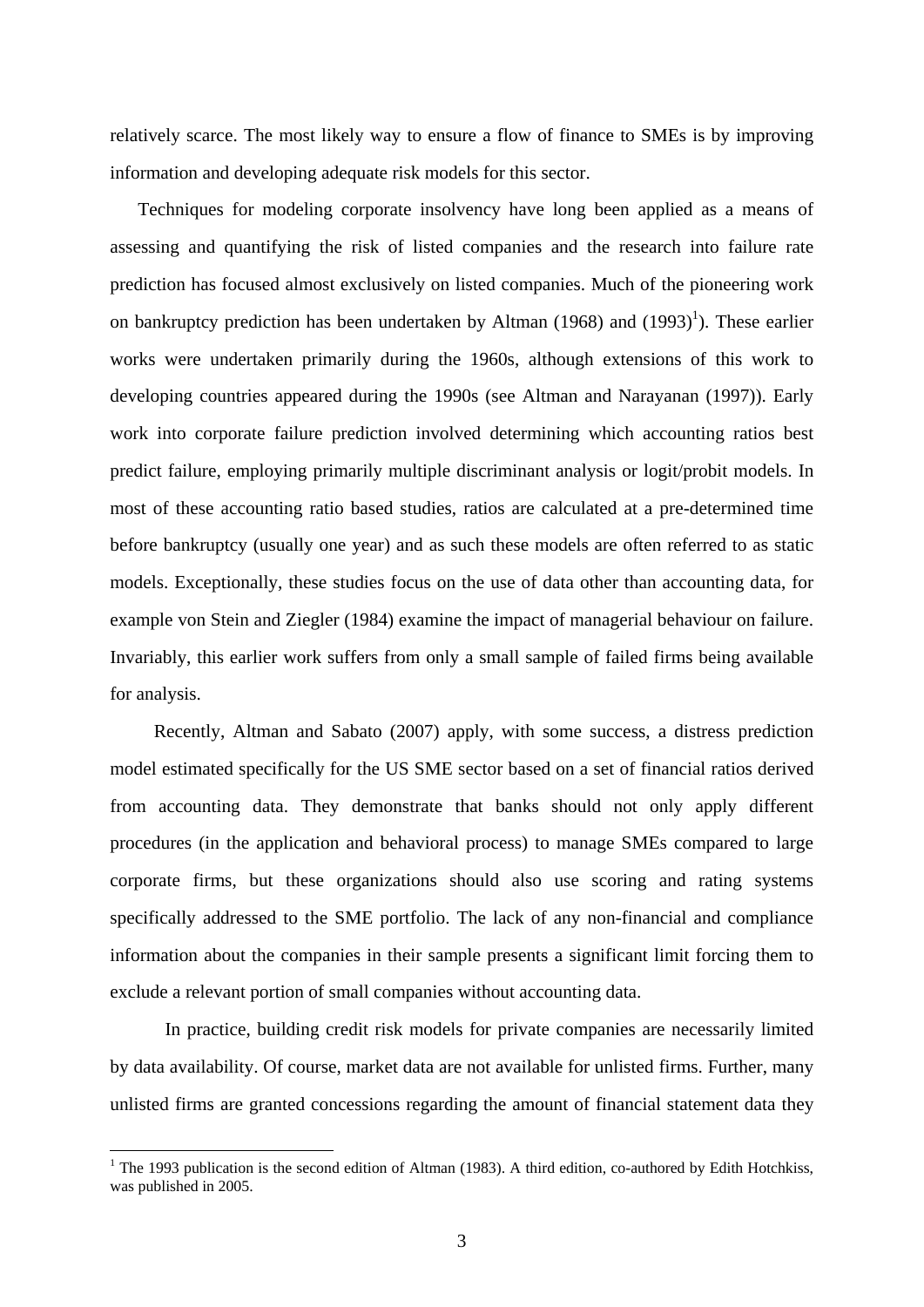are required to file, meaning that data required to calculate some of the accounting ratios employed in studies of the failure of listed companies are not available for SMEs. In recognition of the paucity of data available for many non-listed firms, a paper by Hol (2007) analyses the incremental benefit of employing macroeconomic data to predict bankruptcy on a sample of Norwegian unlisted firms. Other studies focus on specifying alternative outcome definitions. Peel and Peel (1989) use a multi-logit approach to modeling financial distress in preference to the usual binary outcome. Peel and Wilson (1989) estimate a multi-logit model that identifies 'distressed acquisitions' as an important outcome from bankruptcy situations. Fantazzini and Figini (2008) propose a non-parametric approach based on Random Survival Forest (RSF) and compare its performance with a standard logit model.

Recent literature has highlighted the utility of including variables, age and type of business, industrial sector etc, in combination with financial ratios (Grunet et al, 2004). Peel and Peel (1989) and Peel et al. (1986) provide evidence from a UK sample that the timeliness of financial reporting is a potential indicator of financial stress. However, these studies do not focus on SME clients and a very limited amount of non-financial information is analyzed and used for modeling purposes.

In this study, we update the current literature in several ways. First, we test the Altman and Sabato (2007) SME model on a geographically different sample (UK companies) including an extremely high number of small companies (5.8 million) covering a very recent economic period (2000-2007). By doing so, we eventually prove the substantial soundness and significant prediction power of our SME default prediction model.

Then, based on earlier work by Hill and Wilson (2007), we are able to explore the value added by non-financial and compliance information specifically for SMEs. We find that this information, when available, is likely to significantly improve the prediction accuracy of the model. Last, using the availablenon-financial information, we develop a default prediction model also for that large part of SMEs for which financial information is very limited (e.g. sole traders, professionals, micro companies, companies that choose simplified accountancy or tax reporting). In the existing literature, solutions to address credit risk management for these clients have never been provided.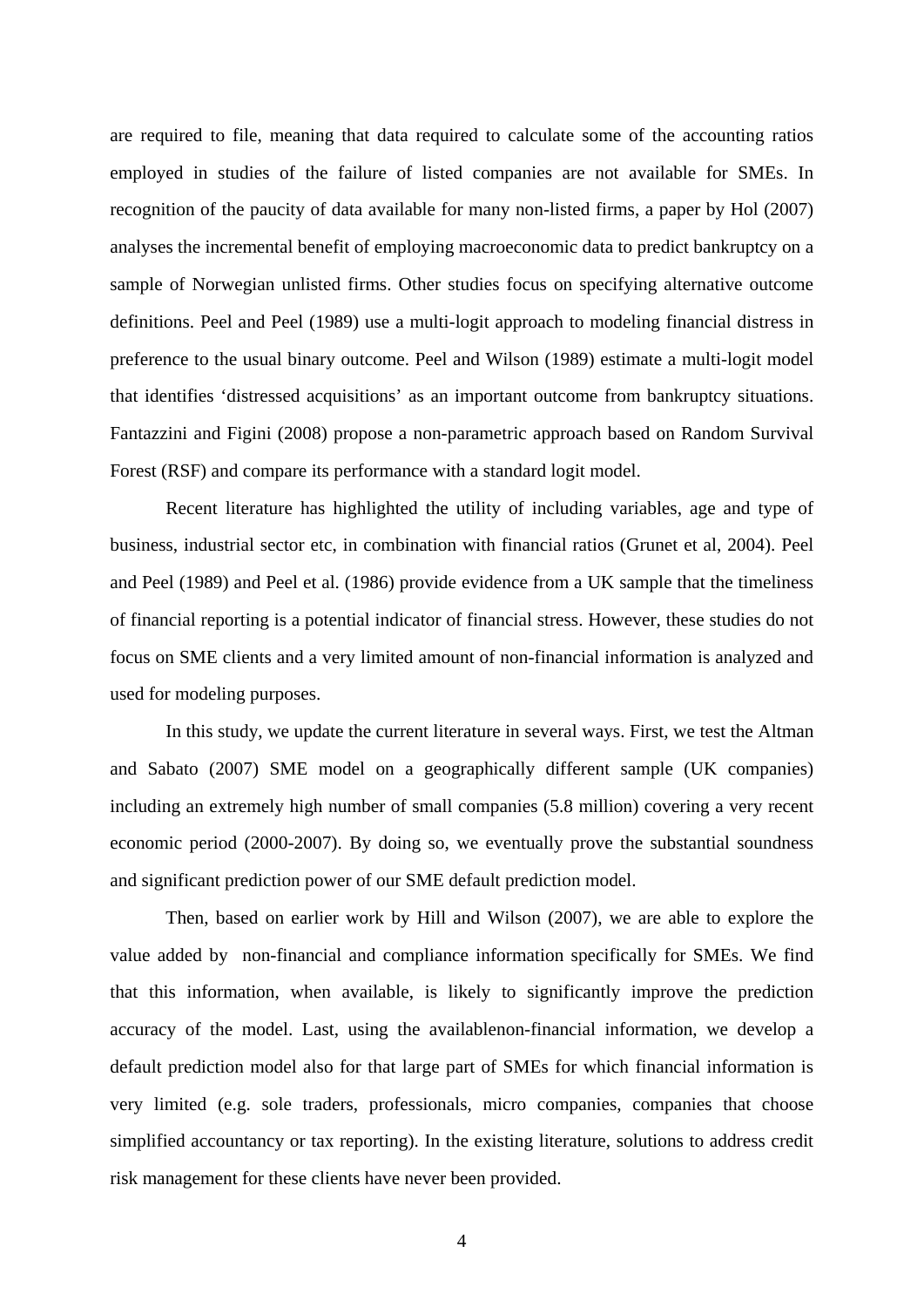The unique database available to us, covers the population of UK companies that have filed accounts during the period 2000 to 2007. The data consists of over 5.8 million records of accounting and other publically available data for companies active in this period. The incidence of insolvency in the data covers 66,833 companies (1.2% of the total). Moreover, a subset of small and medium-sized companies based in the UK, have account filing exemptions which mean that the amount of accounting data available for these companies is quite limited. These companies usually represent more than 60% of the total SMEs. Thus, small company<sup>2</sup> accounts include an abbreviated balance sheet and no profit and loss account, and medium-sized<sup>3</sup> company accounts include a full balance sheet but an abbreviated profit and loss account. We have access to some profit and loss account data for around 40% of our unlisted companies.

The remainder of our paper proceeds as follows. In Section 2, we provide an overview of the SME definition, failure definition and of the extant literature on failure prediction. In Section 3, we provide details of our UK sample, and we undertake a detailed examination of the data available to us to predict small business failure among unlisted firms. In Section 4, we present a failure prediction model for SMEs for which profit and loss data is available. In particular, we are able to estimate the Altman and Sabato model on the UK sample (SME1). We test for the impact of adding non-financial and 'event' data to the models estimated in Section 4. In addition, we present a failure prediction model for small firms which do not file profit and loss statement data (SME2). In Section 5, we employ our models to undertake out of sample forecasts. Section 6, provides a concluding discussion.

<sup>&</sup>lt;sup>2</sup> UK companies are required to file accounts at 'Companies House'. The Companies House website defines a small company as one for which at least two of the following conditions are met: (i) Annual turnover is £5.6 million or less; (ii) the balance sheet total is £2.8 million or less; (iii) the average number of employees is 50 or fewer. For financial years ending before 30 January 2004 the exemptions thresholds are £2.8 million for turnover and £1.4 million for the balance sheet total.

 $3$  The Companies House website defines a medium-sized company as one for which at least two of the following conditions are met: (i) Annual turnover is £22.8 million or less; (ii) The balance sheet total is £1.4 million or less; (iii) The average number of employees is 250 or fewer. For financial years ending before 30 January 2004 the exemptions thresholds are £11.2 million for turnover and £5.6 million for the balance sheet total.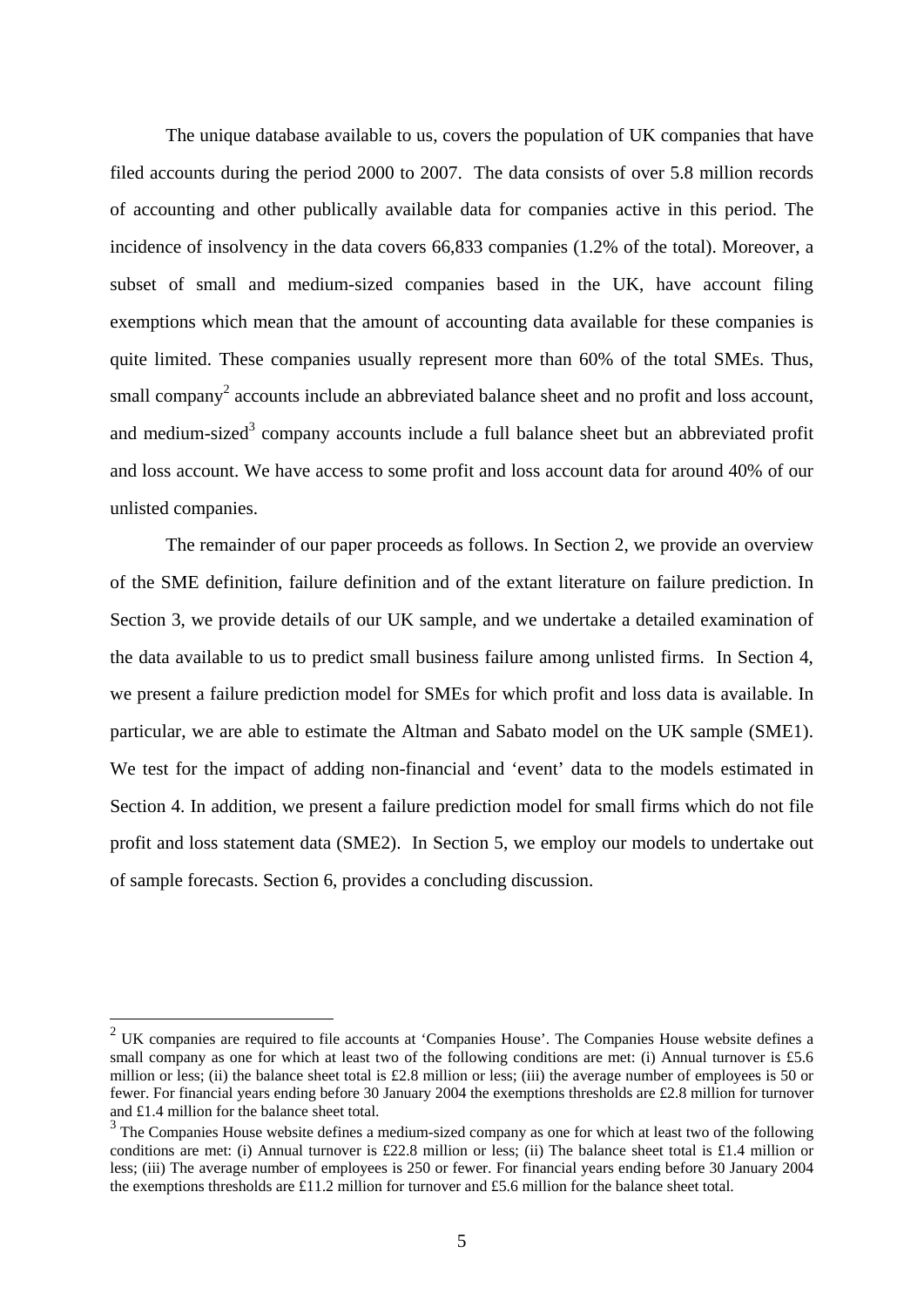# **2. Review of the relevant research literature on SME's**

Small business lending has been under the attention of researchers and practitioners mainly over the last ten years. Several aspects have been analyzed. From these studies, the definition of small and medium sized enterprises, the definition of SME failure and the modeling techniques that can be applied to predict small business failure are the most relevant for the scope of this study. This Section reviews some of the most important works on these subjects.

#### **2.1 SME definition**

1

We find that there is no common definition of the segment of small and medium sized enterprises across different countries. The definition varies from country to country, taking into account different quantitative<sup>4</sup> and firm characteristic  $<sup>5</sup>$  variables. Considering the scope</sup> of this paper, we restrict our focus to two important economic zones (U.S., E.U.).

The European Union has had a common definition since 1996 that was updated in 2003<sup>6</sup>, probably to take into account also the new Basel rules. The number of employees and the annual turnover of a firm are the criteria considered (less than  $\epsilon$  = 50 million in sales or less than 250 employees).

In the United States there is a special organization (Small Business Administration, or SBA) that deals with the politics relating to SMEs and also with their definition based on the North American Industry Classification System (NAICS). Four criteria are used to identify small business firms<sup>7</sup>: three generic qualitative rules and one quantitative requirement linked to the industry type. In general, the maximum number of employees is 500 and the average

<sup>&</sup>lt;sup>4</sup> The most commonly used are: annual turnover, total assets, number of employees, average annual receipts or capital.

 $5 \text{ Usually}$  no attention is given to the legal form, but independence from big enterprises, work organization and industry type are often considered.

<sup>&</sup>lt;sup>6</sup> Commission Recommendation 96/280/EC of April 3, 1996, updated in 2003/361/EC of May 6, 2003, that replaced the old one from January 1, 2005.

 $^7$  A small business is one that: 1) is organized for profit; 2) has a place of business in the US; 3) makes a significant contribution to the US economy by paying taxes or using products, materials or labor; and 4) does not exceed the numerical size standard for its industry. For the specific table, see http://www.sba.gov/size/summarywhatis.html.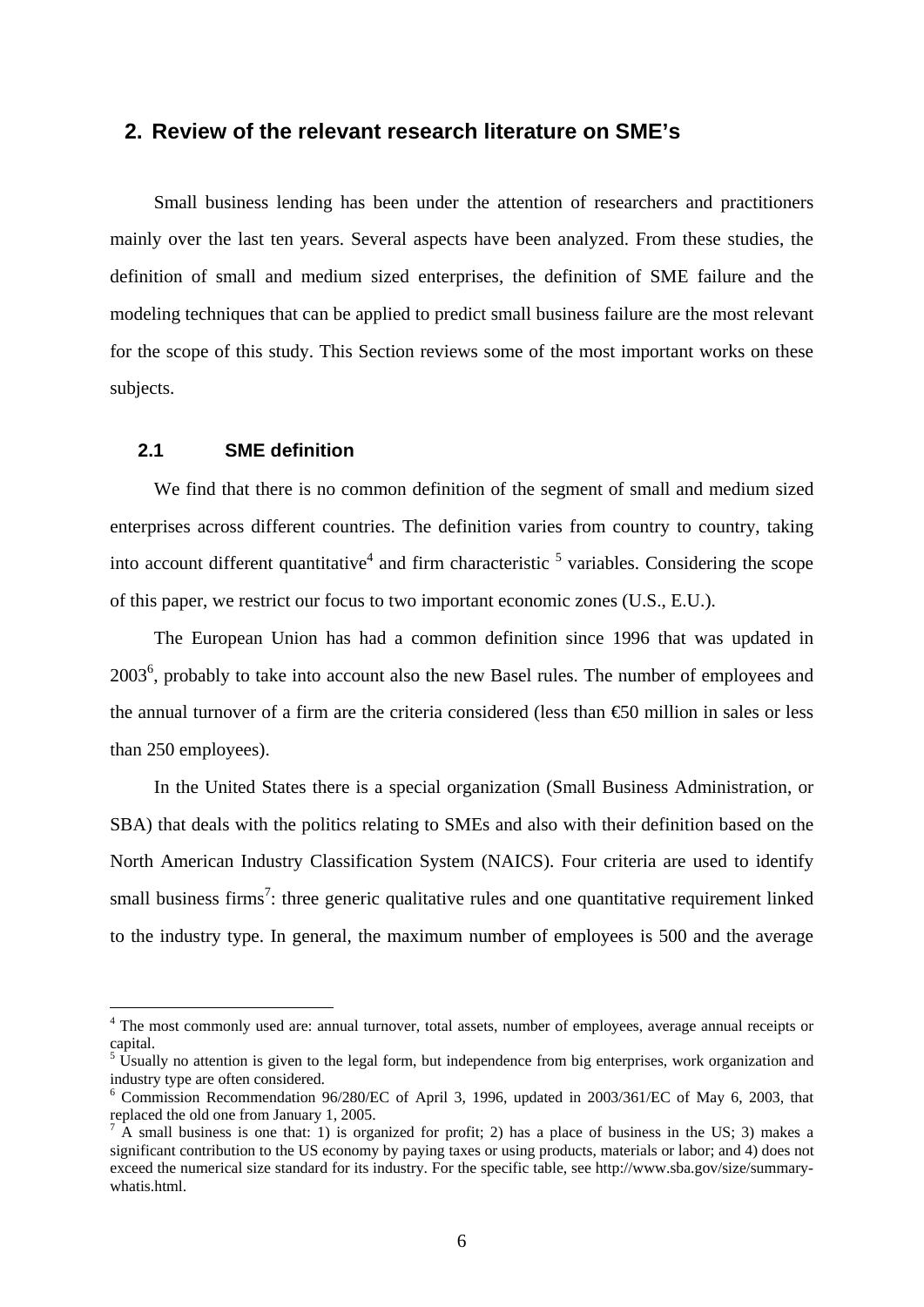annual receipts should be less than \$28.5 million, but these limits are different for each industry.

Facing all these different criteria, the Basel Committee has mainly chosen to follow the annual turnover definition, setting the same general rules to calculate the capital requirements for all the firms (large, medium and small), but ensuring a lighter treatment for small and medium ones (with annual turnover less than  $\epsilon$ 50 million). We believe that this decision is based on the assumption that small firms have a lower default correlation with each other and not because they are considered less risky, in terms of lower expected losses, than the larger firms. Moreover, a part of SMEs can be classified as retail, but in this case the SME definition does not play any role. The only criterion considered is the bank's exposure (less than  $\oplus$ million). We conclude that, with this rule, banks are motivated to utilize automatic decision systems to manage clients with lower exposures, regardless of whether they are firms or private individuals, in order to improve their internal efficiency.

#### **2.2 SME failure**

SME failure rates are very often difficult to track properly. However, in the past few years, considerable research (e.g., Phillips and Kirchhoff (1989), Watson and Everett (1993), Everett and Watson (1998), Headd (2003)) has been conducted to determine the rates and causation of such failures.

Two of the principle reasons businesses suffer unexpected closures are insufficient capitalization and lack of planning. In the venture capital (VC) community, it has been found that few, if any, VC's invest their funds into any company which does not have a plan and, in point of fact, usually, they require a business plan to begin the investment process. It is largely because of this that companies in VC portfolios have a much higher success rate than those which were financed by banks. Similarly, when investment banks consider a company, they promptly look at all the planning documents and financial models for the firm before agreeing to handle that firm as a client. Rather, the bank requires three years of taxes, current proof of any income, a financial statement and, if the company is already operating, financials for the company for at least two years. As such, banks take into account only a snapshot of the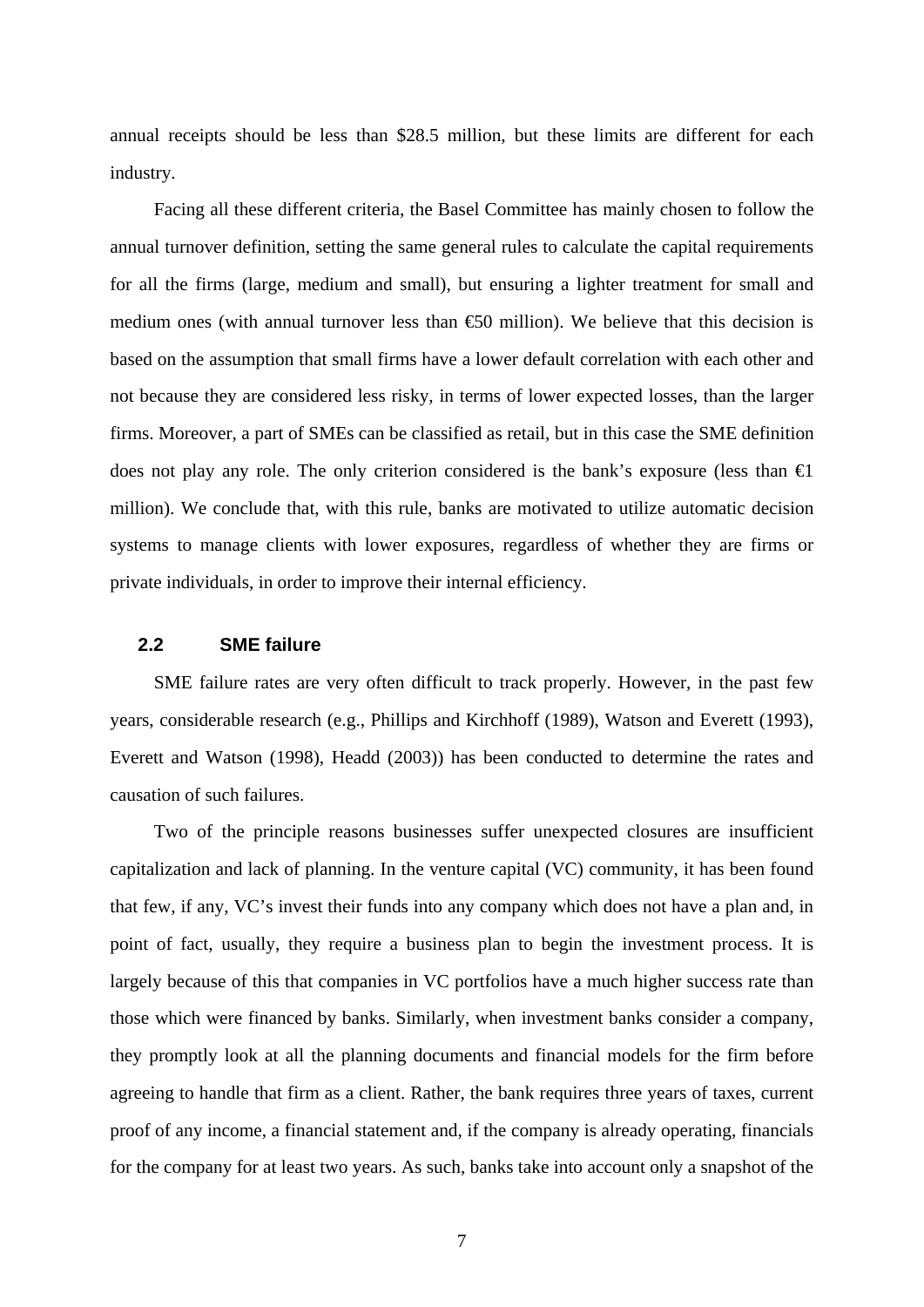firm's current economy, but do not consider the ability of the applicant to bring the loan to maturity.

When analyzing business failure, it is extremely important to distinguish between failure and closure. Watson and Everett (1996) mention that closing firms could have been financially successful but closed for other reasons: the sale of the firm or a personal decision by the owner to accept employment with another firm, to retire, or the like. To define failure they created five categories: ceasing to exist (discontinuance for any reason); closing or a change in ownership; filing for bankruptcy; closing to limit losses; and failing to reach financial goals. Brian Headd (2003) finds that only one-third of new businesses (33%) closed under circumstances that owners considered unsuccessful.

We believe that this kind of analysis is essential before starting a development of a default prediction model on a sample of small firms. Separating the cases of closure from the ones of failure would improve the quality of the available information and the prediction power of the model helping to exclude possible outliers from the sample and avoiding biases. In this paper, we have taken into account only small business firms that entered into liquidation, administration or receivership between 2000 and 2007.

### **2.3 Default prediction methodologies**

The literature about default prediction methodologies is substantial. Many authors during the last 40 years have examined several possible realistic alternatives to predict customers' default or business failure. The seminal works in this field were Beaver (1967) and Altman (1968), who developed univariate and multivariate models to predict business failures using a set of financial ratios. Beaver (1967) used a dichotomous classification test to determine the error rates a potential creditor would experience if he classified firms on the basis of individual financial ratios as failed or non-failed. He used a matched sample consisting of 158 firms (79 failed and 79 non-failed) and he analyzed 14 financial ratios. Altman (1968) used a multiple discriminant analysis technique (MDA) to solve the ambiguity problem linked to the Beaver's univariate analysis and to assess a more complete financial profile of firms. His analysis drew on a matched sample containing 66 manufacturing firms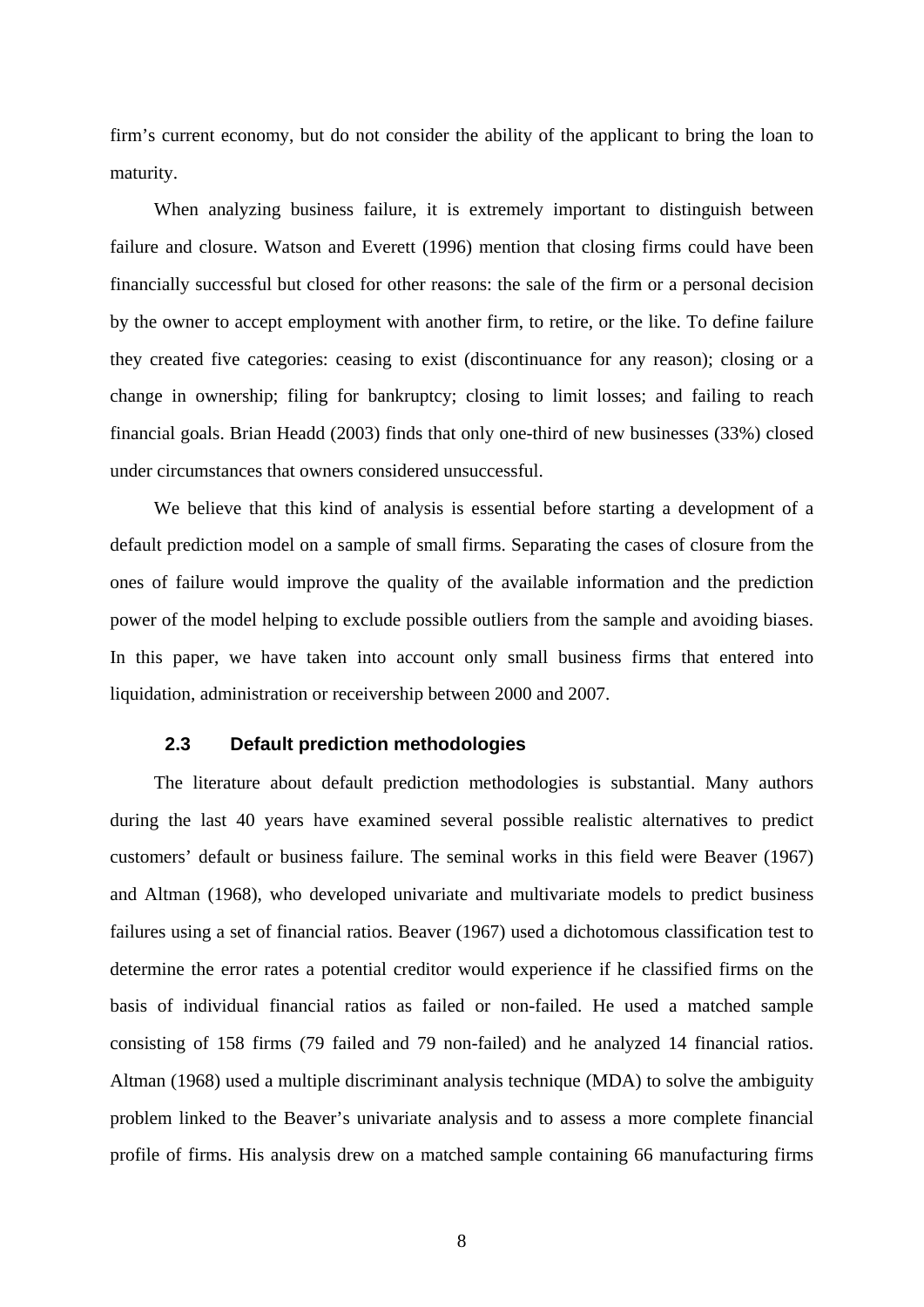(33 failed and 33 non-failed) that filed a bankruptcy petition during the period 1946-1965. Altman examined 22 potentially helpful financial ratios and ended up selecting five as providing in combination the best overall prediction of corporate bankruptcy<sup>8</sup>. The variables were classified into five standard ratios categories, including liquidity, profitability, leverage, solvency and activity ratios.

For many years thereafter, MDA was the prevalent statistical technique applied to the default prediction models. It was used by many authors (Deakin (1972), Edmister (1972), Blum (1974), Eisenbeis (1977), Taffler and Tisshaw (1977), Altman et al. (1977), Micha (1984), Gombola et al. (1987), Lussier (1995), Altman et al. (1995)). However, in most of these studies, authors pointed out that two basic assumptions of MDA are often violated when applied to the default prediction problems<sup>9</sup>. Moreover, in MDA models, the standardized coefficients cannot be interpreted like the slopes of a regression equation and hence do not indicate the relative importance of the different variables. Considering these MDA's problems, Ohlson (1980), for the first time, applied the conditional logit model to the default prediction's study<sup>10</sup>. The practical benefits of the logit methodology are that it does not require the restrictive assumptions of MDA and allows working with disproportional samples.

From a statistical point of view, logit regression seems to fit well the characteristics of the default prediction problem, where the dependant variable is binary (default/non-default) and with the groups being discrete, non-overlapping and identifiable. The logit model yields a score between zero and one which conveniently gives the probability of default of the client<sup>11</sup>. Lastly, the estimated coefficients can be interpreted separately as the importance or significance of each of the independent variables in the explanation of the estimated PD. After the work of Ohlson (1980), most of the academic literature (Zavgren (1983), Gentry et al.

<sup>&</sup>lt;sup>8</sup> The original Z-score model (Altman, 1968) used five ratios: Working Capital/Total Assets, Retained Earnings/Total Assets, EBIT/Total Assets, Market Value Equity/BV of Total Debt and Sales/Total Assets. 9

<sup>&</sup>lt;sup>9</sup> MDA is based on two restrictive assumptions: 1) the independent variables included in the model are multivariate normally distributed; 2) the group dispersion matrices (or variance-covariance matrices) are equal across the failing and the non-failing group. See Barnes (1982), Karels and Prakash (1987) and McLeay and Omar (2000) for further discussions about this topic.

 $10$  Zmijewski (1984) was the pioneer in applying probit analysis to predict default, but, until now, logit analysis has given better results in this field.

 $11$  Critics of the logit technique, including one of the authors of this paper, have pointed out the specific functional form of a logit regression can lead to bimodal (very low or very high) classification and probabilities of default.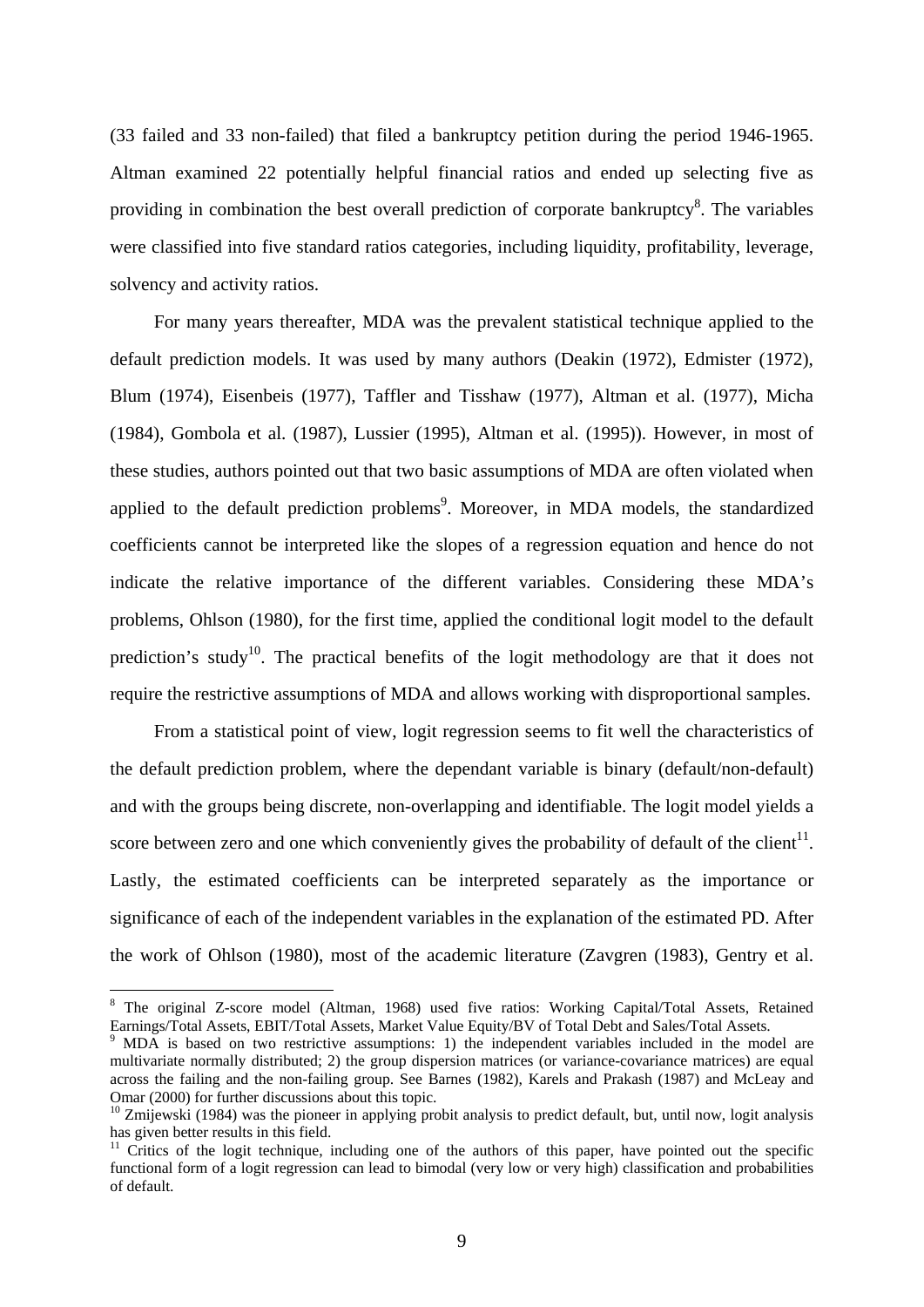(1985), Keasey and Watson (1987), Aziz et al. (1988), Platt and Platt (1990), Ooghe et al. (1995), Mossman et al. (1998), Charitou and Trigeorgis (2002), Becchetti and Sierra (2002)) used logit models to predict default. Despite the theoretic differences between MDA and logit analysis, studies (see for example Lo (1985)) show that empirical results are quite similar in terms of classification accuracy. Indeed, after careful consideration of the nature of the problems and of the purpose of this study, we have decided to choose the logistic regression as an appropriate statistical technique. In order to evaluate the performance of the models we report receiver operating characteristics (ROC). The ROC curve plots the true positive against the false positive rate as the threshold to discriminate between failed and non-failed firms' changes. The area under the ROC curve (AUC) is a measure of the prediction accuracy of the model, with a value of 1 representing a perfect model. The Gini Coefficient and Kolmogorov-Smirnov statistics (K-S), commonly used by scoring analysts to evaluate both in-sample and hold-out tests of predictive accuracy, can both be derived from  $AUC^{12}$ . We present, in addition, the classification accuracy of our best fitting models within sample and on the holdout sample.

# **3. Small Business failure prediction model**

#### **3.1 Data sample**

1

Our database consists of 5,749,188 sets of accounts for companies that survive in the period 2000-2007 and 66,833 companies that fail in this time period. We retain data from 2006/7 as a test sample (hold-out sample). The accounts analyzed for failed companies are the last set of accounts filed in the year preceding insolvency. For live companies, we include their accounts for each of the surviving years and estimate a hazard function. In line with other studies, we define corporate failure as entry into liquidation, administration, or

 $12$  The area under the ROC Curve (AUC) and the equivalent index the Gini Coefficient are widely used to measure the performance of classification rules and side-steps the need to specify the costs of different kinds of misclassification. The AUC is a measure of the difference between the score distributions of failed and nonfailed companies and the Gini Coefficient is and index which can be calculated as (( 2\*AUC)-1) and the K-S statistic measures the distance between the two distributions at the optimal cut-off point and is approximately 0.8\*Gini.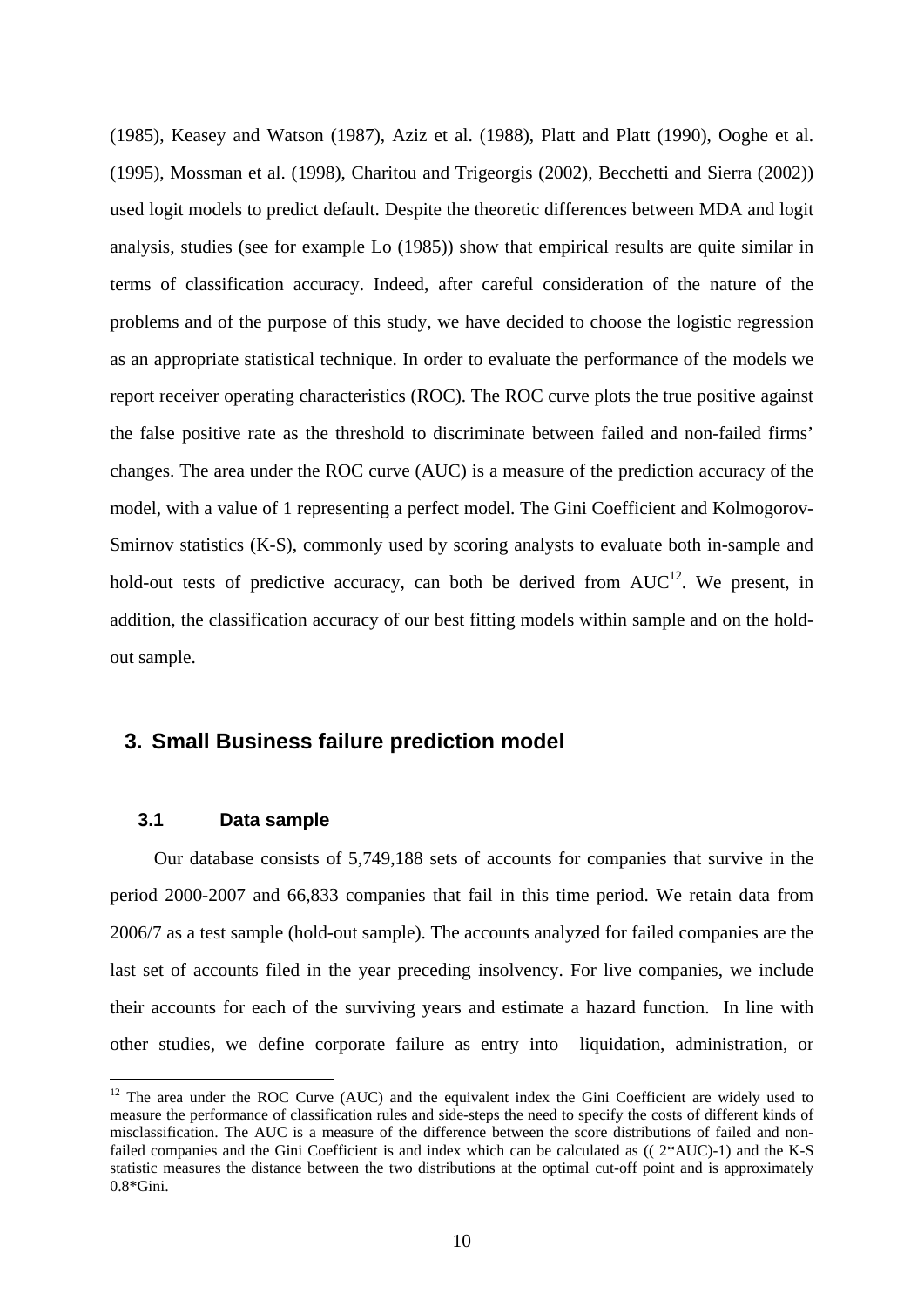receivership (see Section 2.2). We employ accounting, event, audit and firm characteristic data to predict the probability of corporate failure of unlisted firms, and we discuss these data in the next sections. The breakdown of the sample by data availability is given in Tables 1, Panel A (financial statements) and Panel B (limited data firms). We refer to models using full accounting data as the 'SME1 models' and models built using a more limited set of data as the 'SME2 models'.

#### **Insert Table 1 here**

 We have full profit and loss account data on over 400,000 companies in each year with between 6 to 7 thousand failures occurring in each year. The pooled sample gives 2,327,146 non failed companies and 26,256 failed companies. For companies submitting abridged accounts we have a total of 3,422,042 non-failed companies and 40,577 failed.

#### **3.1 Accounting ratios: SME1 model**

Altman and Sabato (2007) estimate a model for US SME's using 5 financial ratios reflecting dimensions of company profitability, leverage, liquidity, coverage and activity. The final specification, estimated using logistic regression, is reported in Table 2.

The UK data set contains the ratios reported by Altman and Sabato and, although we have a wide choice of possible financial characteristics, we are interested to test whether this model can be applied to UK companies using both the US coefficients (Table 2) and reestimations based on the UK sample (see Tables 3 and 4).

#### **Insert Table 2 here**

#### **3.2 Accounting ratios: SME2 model**

Companies that take advantage of reporting exemptions submit 'abridged' accounts to the public records. The reporting consists of a modified balance sheet and no profit and loss or turnover information. The range of financial ratios available to model insolvency risk is, therefore, quite restricted. We examine the impact of this lack of accounting data on failure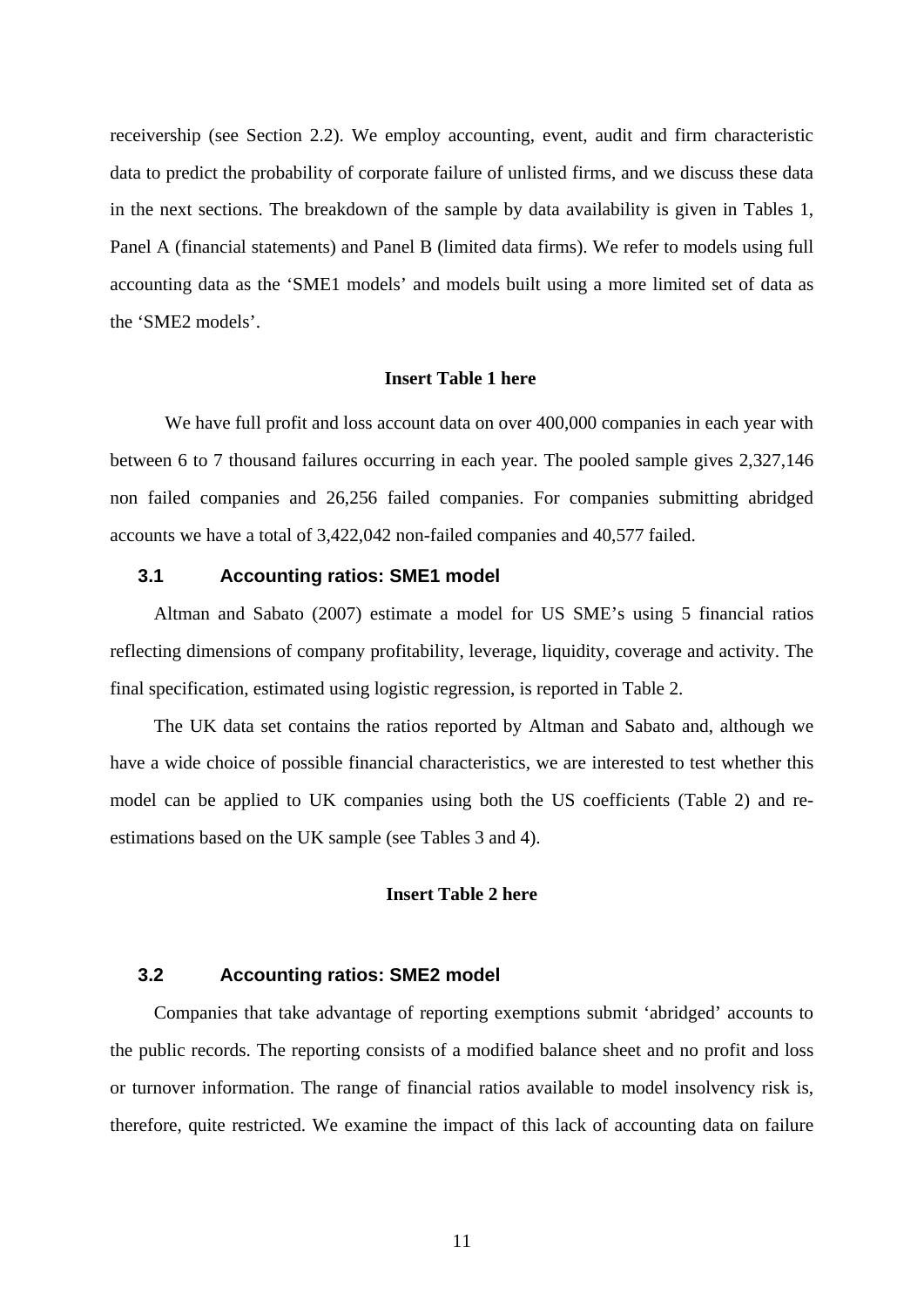prediction and the role played by non-ratio data in predicting bankruptcy. As noted above, the sample of smaller companies contains 3,422,042 non-failed companies and 40,577 failed.

Our accounting ratios are selected in the following order. First, since our sample is taken from the UK, we employ variables taken from prior studies into failures of UK companies as set out in the survey articles of Taffler (1984) and Altman and Narayanan  $(1997).$ <sup>13</sup> We supplement the variables from UK studies with the variables from the models of Altman (1968) and Zmijewski (1984), and the variables from the model of Ohlson (1980) as analyzed by Begley, Ming and Watts (1996) and Hillegeist et al.  $(2004).<sup>14</sup>$  Our variable selection also reflects the importance of working capital for the survival of small firms. The literature on trade credit suggests that smaller firms both extend more credit to customers and take extended credit from suppliers when facing decline and financial stress. Hudson (1986) argues that trade credit forms a large proportion of a firm's liabilities, especially for small firms. He proposes that small firm bankruptcy is mainly influenced by trade creditors rather than bondholders.15 Therefore, the trade creditors' decision to force bankruptcy would depend on its customers' cash position (the difference between cash assets and the amount trade creditors are owed), its current indebtedness to the bank, its expected future profits, its liquidation value, and interest rates.

There is a large degree of overlap between the financial features of a firm being captured by some of these variables and our modeling process, not the least due to multicollinearity considerations, requires us to select between them. Interestingly, many of the working capital cycle variables are not strongly correlated with each other. These considerations lead us to the choice of the following accounting based variables to build our models and eventually to predict which firms will become insolvent and go into bankruptcy procedures.

1

<sup>&</sup>lt;sup>13</sup> Only one peer reviewed article surveyed by Taffler is related to unlisted UK companies, with the remainder being related to listed companies (Taffler (1982)).

<sup>&</sup>lt;sup>14</sup> We recognize that accounting policies and the institutional environment have changed since many of the studies from which we select our variables were undertaken. We select from a wide range of studies and all of the variables taken represent the distillation of a larger number of variables into those best suited for corporate failure prediction.

<sup>&</sup>lt;sup>15</sup> Trade creditors would probably act as bondholders of the Bulow and Shoven (1978) model having no negotiation or controlling power unless there is one large trade creditor that can have an influence in decisions.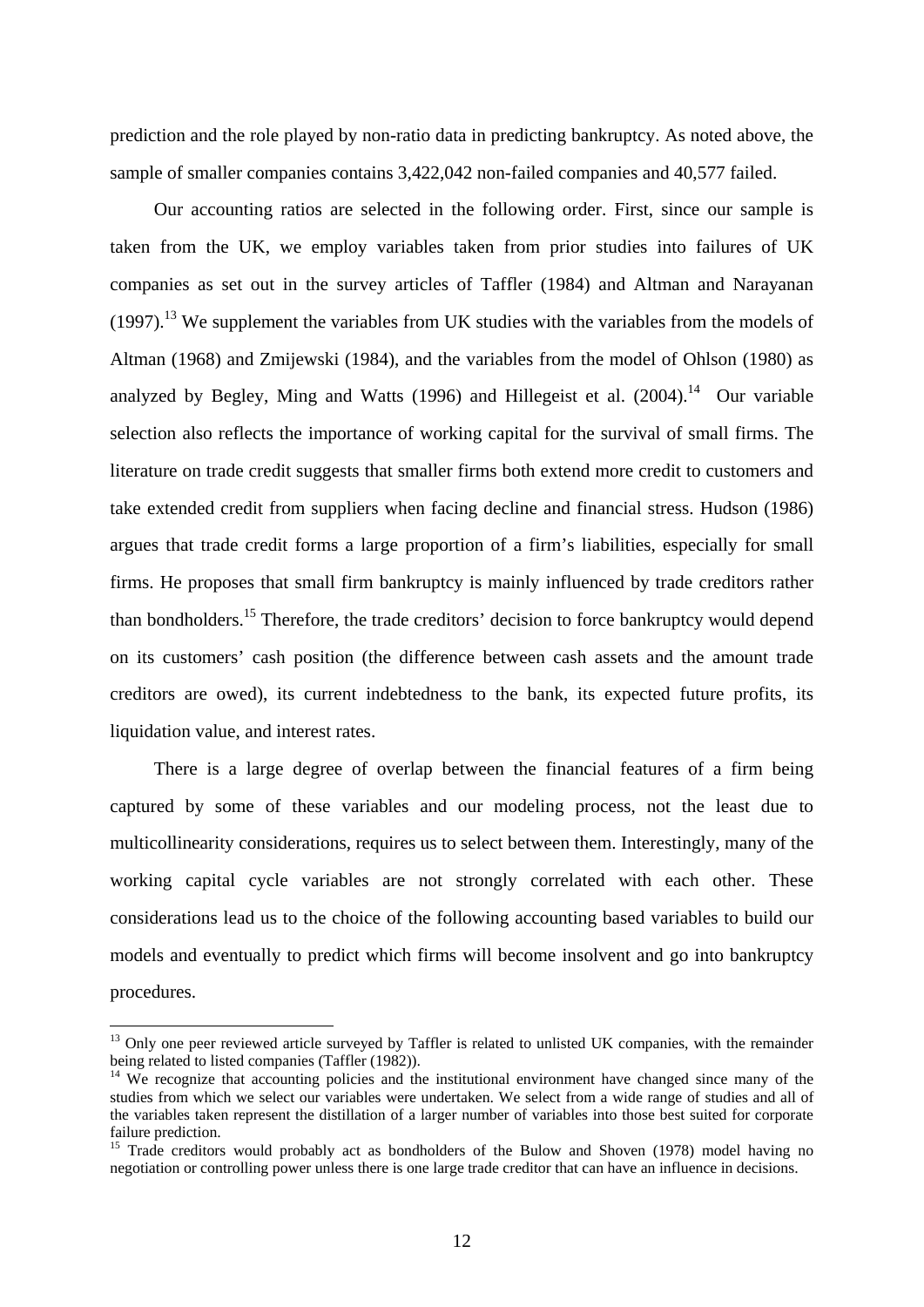| Capital employed / Total liabilities | Quick assets / Current assets     |
|--------------------------------------|-----------------------------------|
| Current assets / Current liabilities | Total liabilities / Quick assets  |
| <b>Trade Creditors/Trade Debtors</b> | Trade Creditors/Total Liabilities |
| <b>Trade Debtors/Total Assets</b>    | Inventory/working capital         |
| Cash / Total assets                  | Net cash/Net worth                |
| <b>Retained Profit/Total Assets</b>  | Short-term debt/Net Worth         |

With respect to leverage variables, a firm's *Capital employed/Total liabilities* includes shareholders funds plus long term liabilities divided by long term liabilities and represents the book value of the capital structure of the company. Financially distressed firms would be expected to have larger liabilities relative to shareholders funds and will thus have lower values for this variable than healthier entities.

A number of variables reflect a firm's working capital. *Quick assets/Current assets*  determines the extent to which current assets consist of liquid assets. *Cash/Total assets* expresses cash as a proportion of total assets. *Net cash/Net worth* measures net cash as a proportion of net worth. Many firms fail owing to a lack of liquid assets and thus financially distressed firms would be expected to have lower values for these variables. Other variables reflecting the working capital cycle are *Total liabilities/Quick assets*, *Trade debtors/Total assets; Trade creditors/Trade debtors, Trade creditors/Total liabilities* and *Inventories/Working capital.* Smaller companies often rely heavily on trade finance from suppliers when bank finance is not available to them. Moreover, small companies extend trade credit to customers as a means of gaining and retaining customers. The use and extension of trade credit makes the business vulnerable to cash flow difficulties.

*Retained profit/Total assets* is a measure of the cumulative profitability of the firm as well as leverage and, finally, the age of the company. Firms that are unable to accumulate profit from sales will have lower values of this variable. *Short-term debt/Net Worth* measures the changes in net worth and retained profit/total assets year on year. Financially distressed firms are more likely to have a declining and/or negative net worth. The inclusion of these variables allows us to control for both the level and direction of net worth and profit.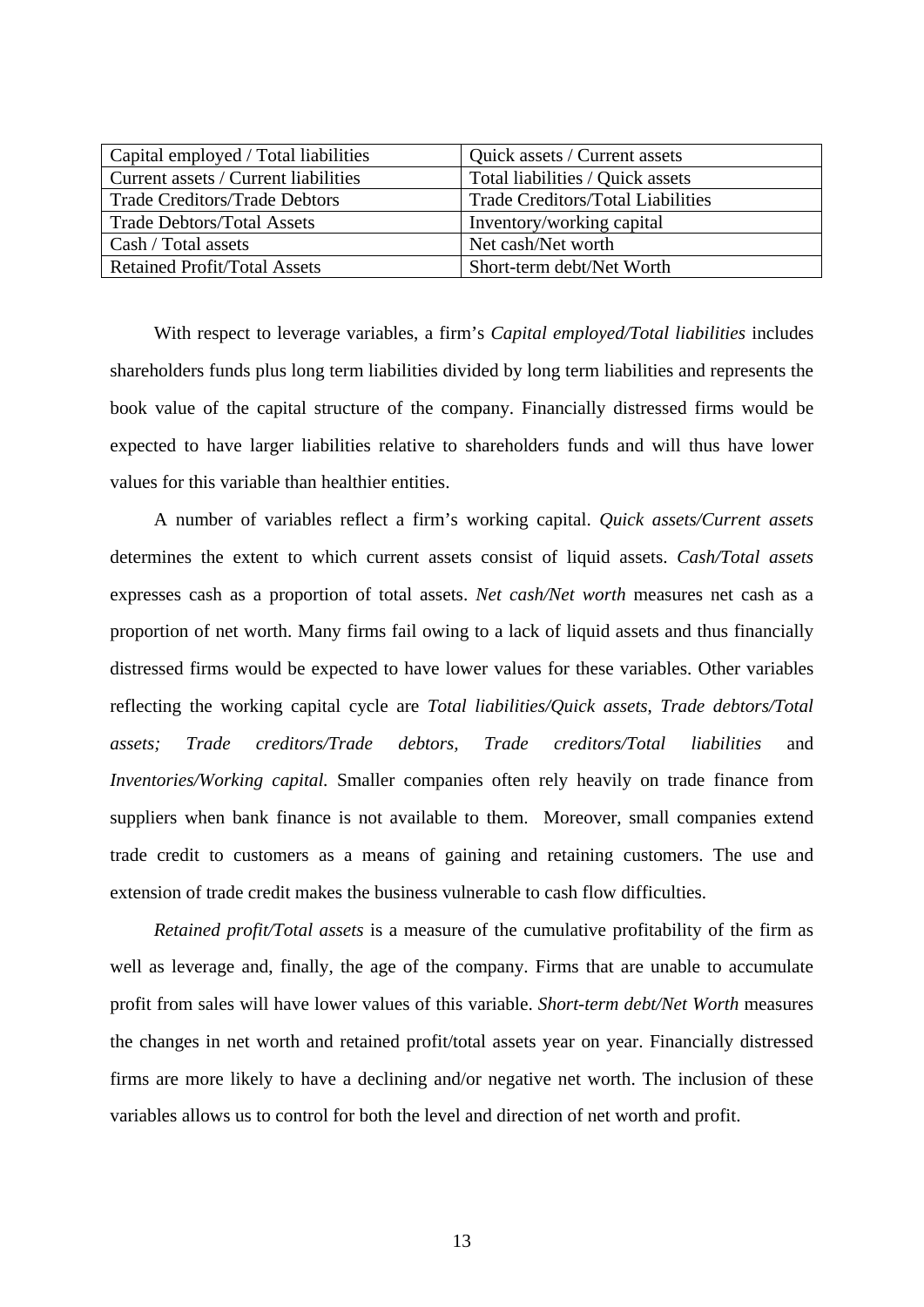#### **3.3 The value of non-financial and non-accounting information**

A potentially powerful addition to annual financial data available on SMEs is the occurrence of 'event' data, such as evidence of company default on credit agreements and/or trade credit payments or variables representing operational risk and regulatory compliance such as whether the firm is late to file its financial statements. Some of these 'default events' are available on a monthly basis from a government agency and will enable our model to adjust risk scores more frequently than is possible with just annual accounting data. Examples of event data and other potentially predictive information initially explored in Hill and Wilson (2007) are listed below:

| <b>County Court Judgments</b> | Late Filing Days                                                  |
|-------------------------------|-------------------------------------------------------------------|
| Audited accounts $(y/n)$      | Audit Report Judgment (e.g. mild, severe,<br>going concern, etc.) |
| Cash Flow Statement $(y/n)$   | Age of the Firm                                                   |
| Subsidiary $(y/n)$            | Sector                                                            |

A *County Court Judgment* (CCJ) arises from a claim made to the court following the non-payment of unsecured debt (usually trade debts). Where the creditor's claim is upheld by the court, a CCJ is issued. This is an order from the Court stating that the debt must be settled. After being issued, a CCJ might be satisfied or remain outstanding. The accumulation of CCJs and/or CCJs against companies that are already showing signs of financial distress are likely to be effective predictors of insolvency. In this study, we find that CCJs are better predictors of the likelihood of failure for small rather than very large companies. This may be due to the fact that certain large companies often "abuse" their bargaining power and are slow payers, forcing creditors to apply to the courts. This is particularly the case where it is relatively easy to dispute invoices arising from trade credit agreements that are 'incomplete contracts'. County court judgments for firms that have adequate cash-flow and liquidity may proxy 'operational risk'. Nontheless, individual creditor claims via the court do not represent a bankruptcy risk for very large companies. We also employ the variable capturing the real value of County Court Judgments within the previous 12 months at the end of the accounting year for the last set of accounts.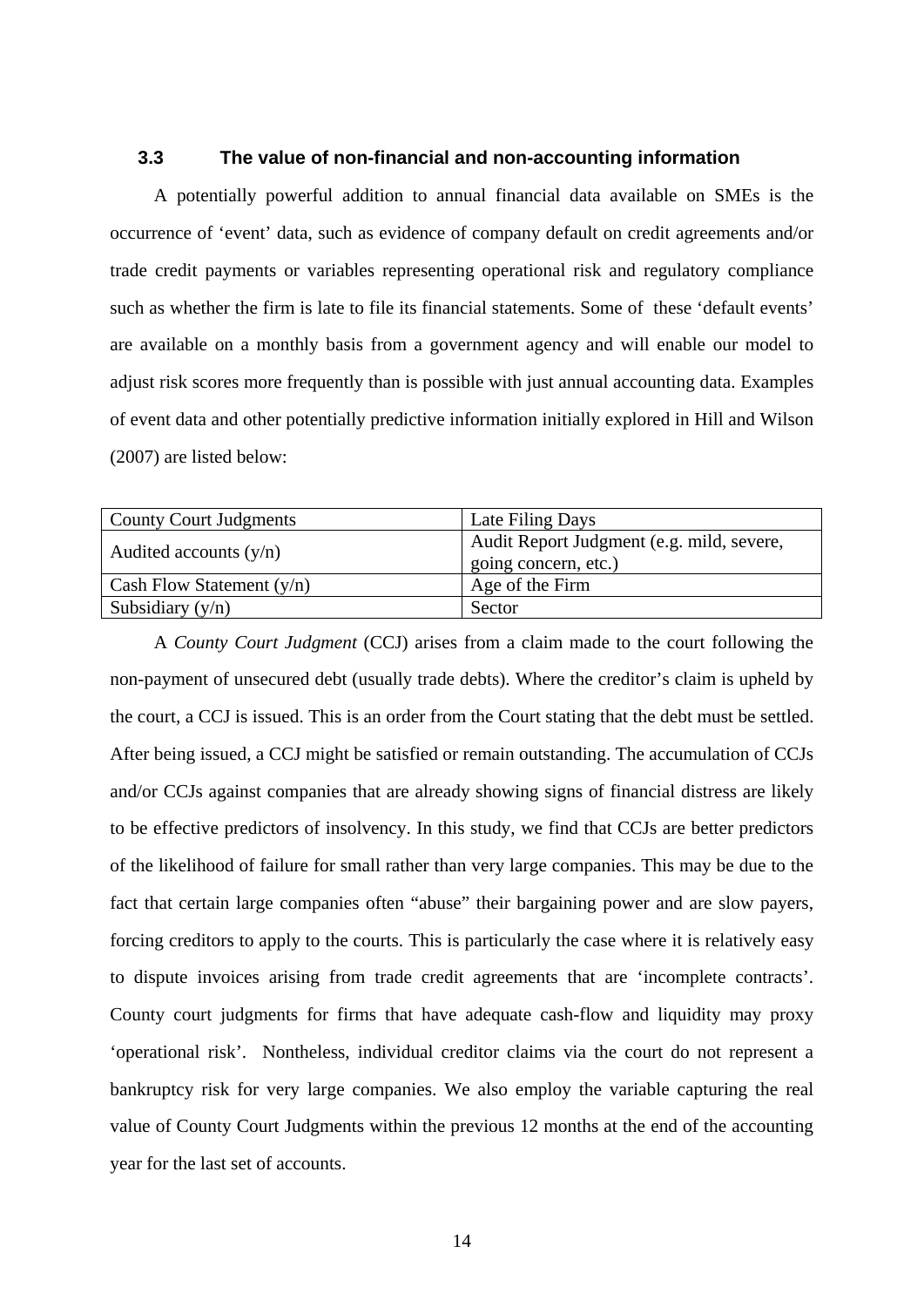The second type of compliance information that we employ relates to the timeliness of the filing of accounts. This is represented by the variable, *Late Filing Days.* Unlisted companies have a period of 10 months in which to file accounts following the financial year end. The variable *Late Filing Days* is the number of days following this 10 month period and relates to non-compliance with regulation. A number of reasons, usually quite negative, can cause these delays: the late filing of accounts may be (1) a deliberate action to delay the publication of unfavorable information in the event that companies face financial difficulties, (2) may be a by-product of the financial difficulties a firm faces, or (3) may be the result of the auditors and directors having disagreements regarding a firm's 'true' financial position. In all cases, it is likely to be an indicator of financial distress. We use the log of the number of days late to capture any non-linear effects.

In audited accounts, the auditor may document an opinion regarding the financial position of the company. We employ a series of dummy variables to incorporate the data contained in audit reports. The first of these is a dummy variable indicating that the accounts were audited*. AUDITED* takes a value of 1 where the firm has been audited, and 0 otherwise. To qualify for a total audit exemption, a company must be a small company with a turnover of less than £5 million and/or assets of less than £2.5 million. Accounts which are not audited therefore belong to smaller firms. The information contained in unaudited accounts would be expected to be less reliable than information in audited accounts. Moreover, auditors are likely to be vigilant in identifying likely insolvency and in preventing 'technically insolvent' companies from continuing to trade.

For modeling purposes, we identify whether the accounts of the company are audited and if so if the auditor has expressed an opinion about the company in the audit report (i.e. an audit qualification). We examine the impact of a firm being either unaudited or having a qualified or referred audit report relative to the base case of companies that have no audit qualification. The dummy variables which capture the information contained in audit reports, in descending order of the quality of the report, are as follows: *AQREF* takes a value of 1 where the audit report is unqualified but referred; *AQSCOPE* takes a value of 1 where the audit report is qualified owing to a scope limitation; *AQMILD* takes a value of 1 where the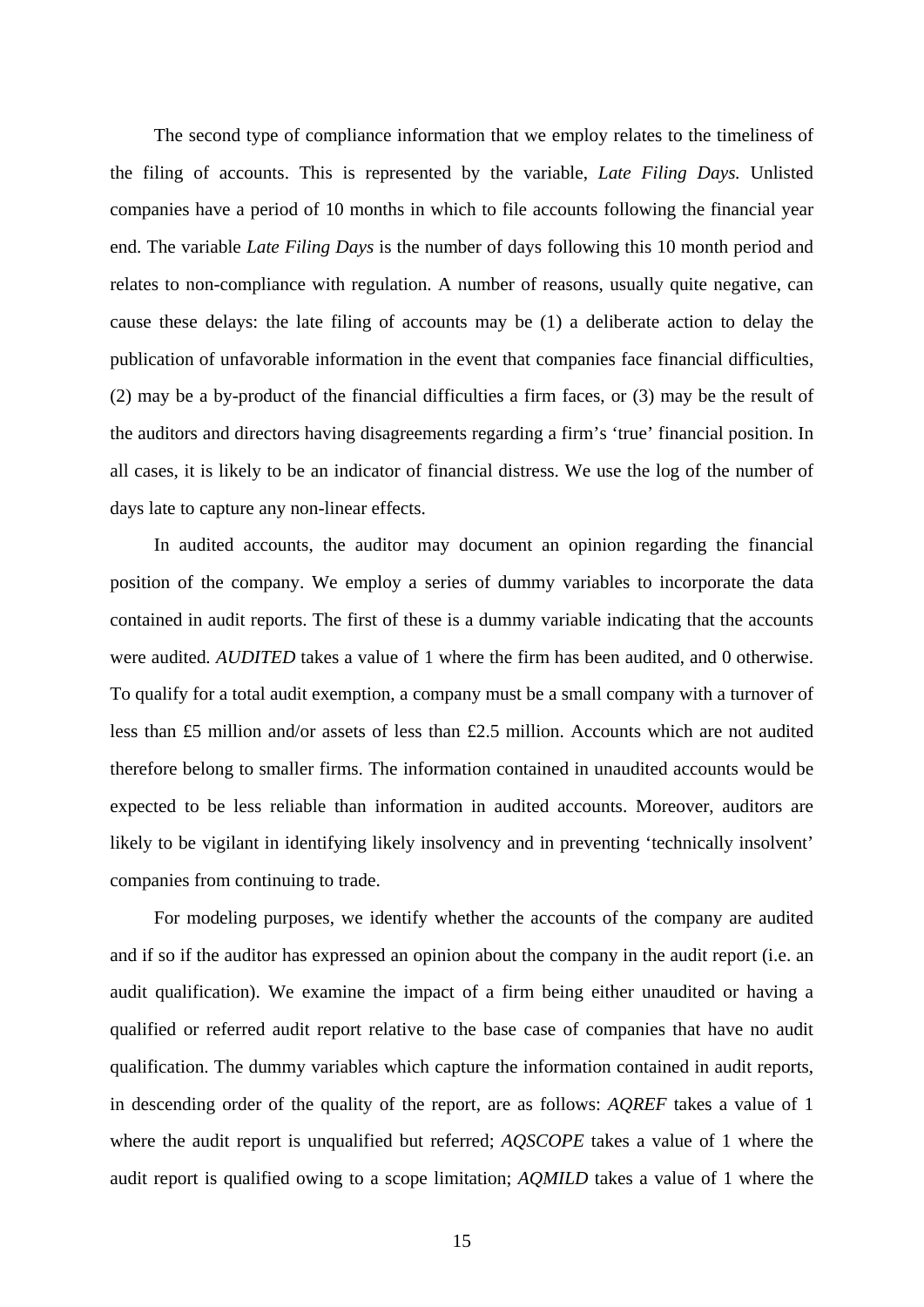audit report is qualified owing to mild uncertainties/disagreements; AQGC takes a value of 1 where the audit report has a going concern qualification; *AQSEVERE* takes a value of 1 where the audit report is qualified owing to a severe adverse opinion or disclaimer of opinion.

Companies that submit a full set of accounts sometimes may submit a separate cash flow statement along with the P&L account. We capture this information as a dummy variable *No Cash Flow Statement* which takes the value of 1 if no cash flow statement is provided. We suggest that companies submitting enhanced sets of accounts are likely to be lower risk.

Hudson (1987) conducts a survey to understand more about the age, industrial, and regional structure of liquidated companies using a sample of 1,830 liquidated companies between 1978 and 1981 in the UK. His main finding suggests that young companies form the majority of the liquidated companies and a company needs at least around 9 years to be regarded as established (i.e. lower the default risk of a start-up). However, he also points out that a newly formed company is most likely to have a "honeymoon period" of around 2 years before being in real risk. He attributes this finding to the fact that successful firms would distance themselves from the unsuccessful ones over time but even an unsuccessful firm would need some time to build up debts and/or spend the initial investment before finding itself in a financial crisis.

Following Hudson, we employ variables related to the age of the firm as follows: (i) the age of the firm  $(AGE^{16})$  at the date of the latest accounts, (ii) dummy variables representing firms at particular risk owing to their age, that is, firms between 0 and 3 years of age  $(AGERISKI = 1)$  and firms between 3 and 9 years of age  $(AGERISK2 = 1)$ . We experiment with combinations of these variables in the model estimation and find that the log of age and AGERISK2 are strongly significant.

Our sample includes both non-group companies and subsidiary companies. A subsidiary exists as a separate legal entity and a parent company is protected by limited liability in relation to the liabilities of its subsidiaries. We do not include the parent company, which submits consolidated accounts, since this would lead to the double counting of financial data. Moreover, a subsidiary company may fail as a result of parent company failure. We are able

1

 $16$  The variable AGE is the natural logarithm of the age of the company in years.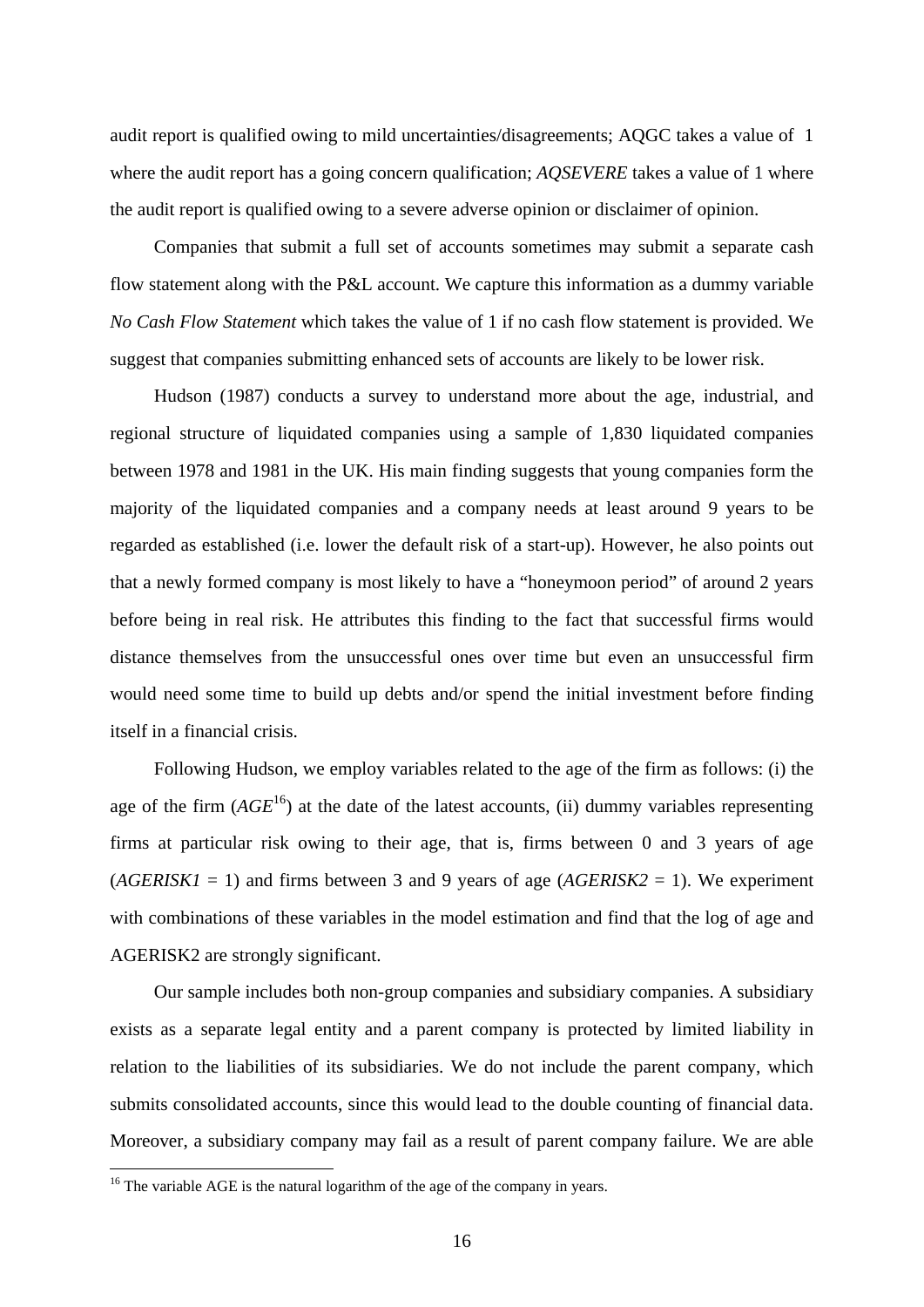to identify the parent company of each subsidiary and remove from the failed sub-sample any subsidiary whose parent company has failed. Following Bunn and Redwood (2003), two dummy variables related to a company being a subsidiary are created. *Subsidiary* takes a value of 1 where a company is a subsidiary company, and *Subsidiary Negative networth* takes a value of 1 where a company is a subsidiary company and has negative net assets, otherwise *Subsidiary Negative Networth* takes a value of 0. A subsidiary company has access to a group's financial and other resources perhaps leading to a lower likelihood of failure than non-group companies. The group, however, may allow subsidiary companies to fail as part of a wider group strategy.

In our models, we control also for company size using total asset values. The relationship between asset size and insolvency risk appears to be non-linear with insolvency risk being an increasing and decreasing function of size (see Appendix C). The explanation is that companies with low asset values are unlikely to be pursued by creditors through the insolvency process.

Finally, its is important to control for the macro-economic conditions facing companies. Although the economic conditions are quite stable over our estimation period there is some sector level volatility. We are able to control for sector level risk by calculating the failure rate in the sector in the previous year. Rather than including industrial sector dummy variables we construct a 'weight of evidence' variable, which expresses the previous years' sector failure rate as the log odds of failure in each of 51 industrial sectors (INDWOE). This is calculated for each sector using population data on the number of insolvencies in relation to the number of active companies in each sector and acts as a useful proxy for macro-economic conditions.

#### **4. Results**

Models are estimated using data pooled from 2000-2005, a period of relative stability in the UK economy (see Chart 1). Insolvencies that occurred in 2006 and 2007 are retained for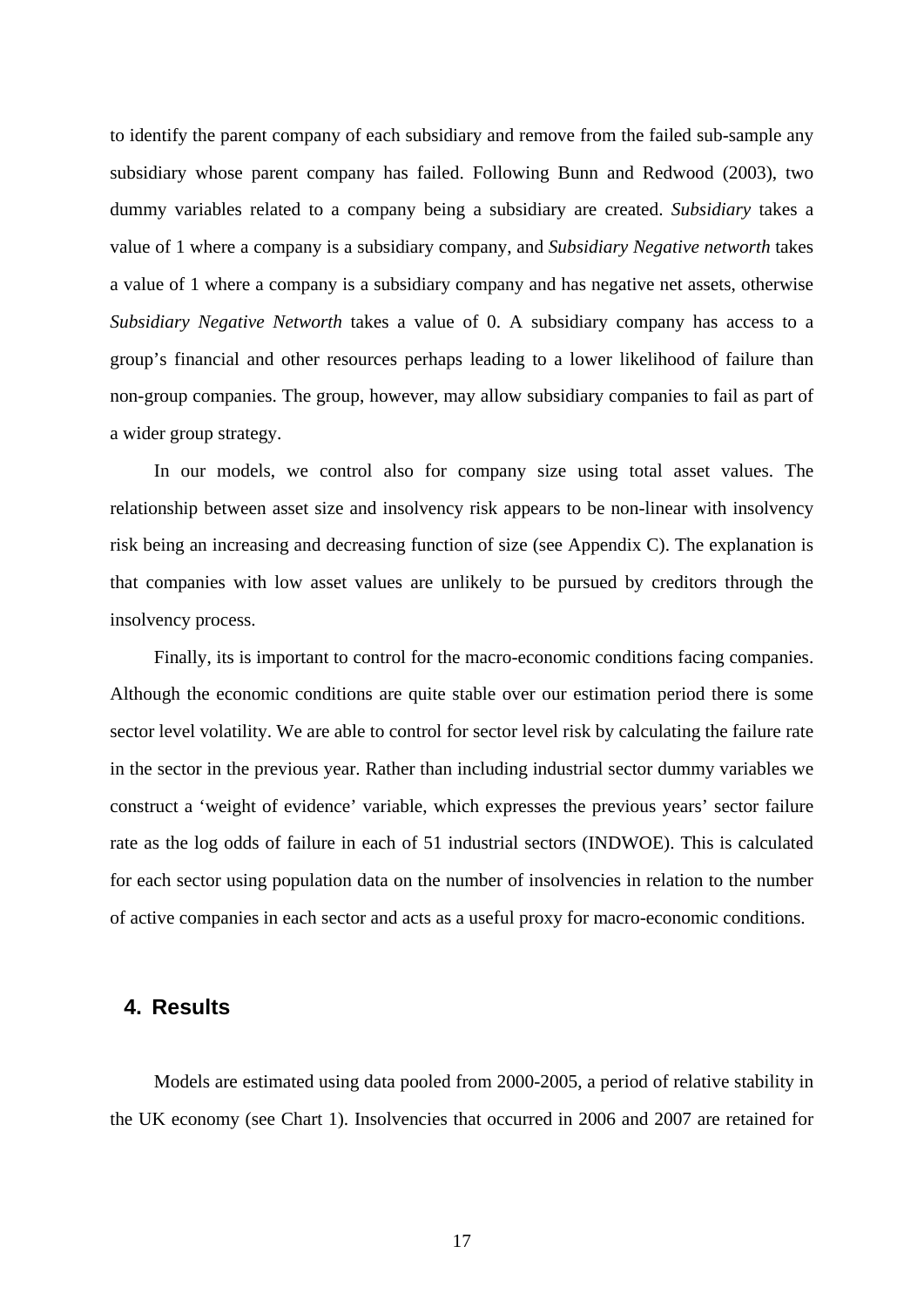hold-out tests. Financial ratios are corrected for extreme values by restricting the ranges to between the  $99<sup>th</sup>$  and  $1<sup>st</sup>$  percentiles.

#### **Insert Chart 1 here**

First, we present the results from the application of the Altman and Sabato (2007) model to the UK sample showing the impact of the addition of non-financial information (SME1 model). In paragraph 4.2, we estimate a model (SME2) for the companies that file partial accountant information and rely on, predominantly, balance sheet ratios to predict insolvency. These companies do not report profit and loss account data but have information on retained profit.In paragraph 4.3, we present hold-out tests on 2006-2007 data.

#### **4.1 SME1 Model**

<u>.</u>

We estimate the model based on the 5 financial ratios used in the US SME model developed by Altman and Sabato in 2007. The model is estimated using logistic regression with 1=failed; 0=non-failed so that we expect that a negative coefficient indicates a reduced risk of insolvency and a positive coefficient an increased risk of insolvency<sup>17</sup>.

The model, reported in Table 3, is built on a sample including 2,237,147 non-failed and 26,256 failed companies. The insolvency rate is around 1.2% which represents the population failure rate for companies that survive more than 1 year. The combination of financial ratios specified by Altman and Sabato (2007) is used to model the probability of default. The variables attract the expected signs and are all strongly significant in the equation. Thus companies with a high ratio of cash to total assets exhibit a lower propensity to fail as also companies that can adequately cover interest payments on loans out of profits and show higher profit and retained profit to asset ratios do. Companies with higher levels of short-term debt to equity are more prone to fail.

#### **Insert Table 3 Here**

 $17$  Please note that in this study the dependent variable (defaulted/non-defaulted) is defined in the opposite way than the Altman and Sabato study (2007). For this reason, the signs of the coefficients are inverted.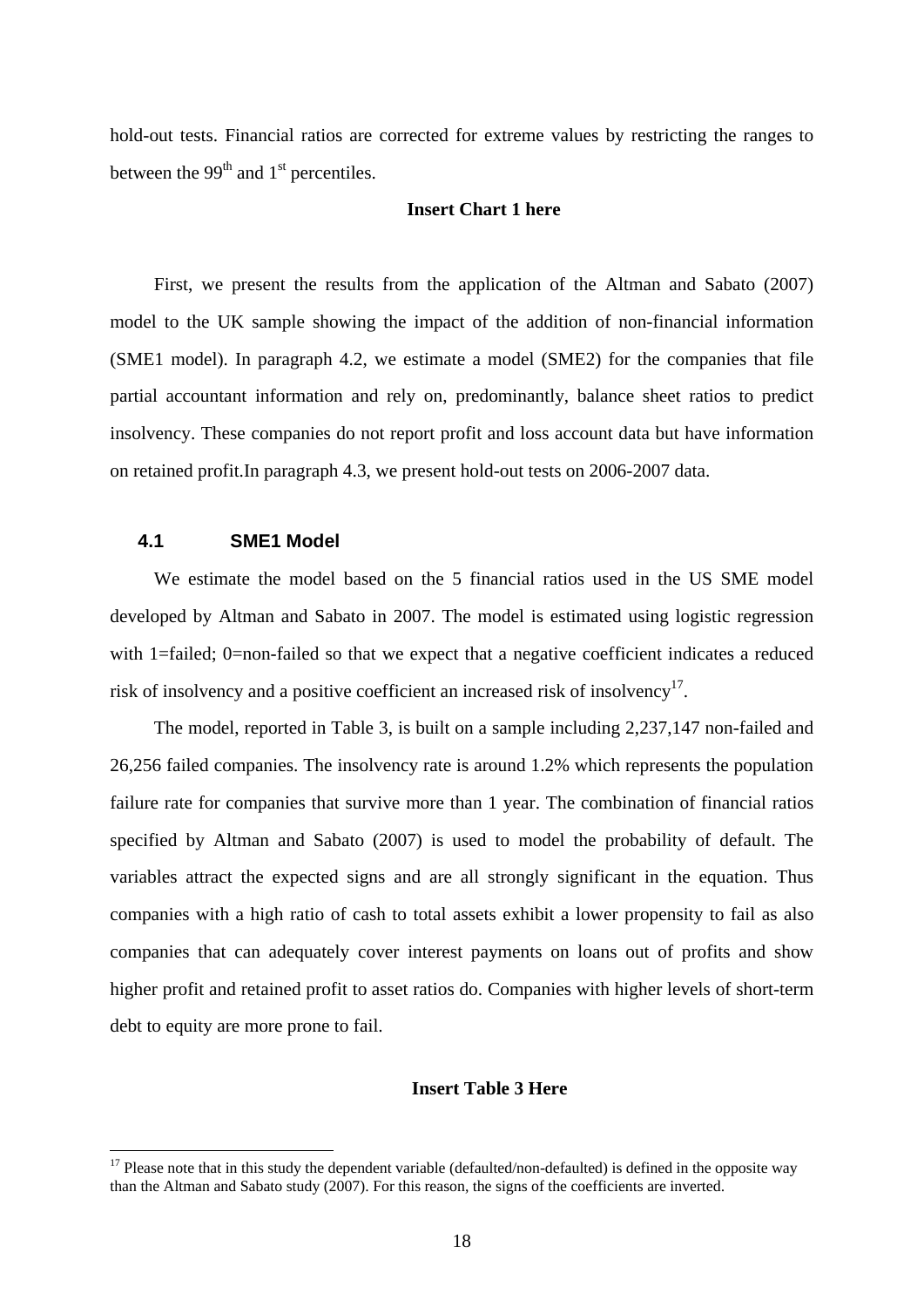The model is re-estimated with the inclusion of a set of non-financial and nonaccounting variables. We find that the addition of non-accounting data to the basic z-score model significantly improves the classification performance. This is shown by the improvements in classification accuracy and associated statistics. The in-sample classification accuracy of the model increases of about 10% (from and AUC of 0.71 to 0.78 including qualitative information) (see Chart 2). The five financial ratios retain their appropriate signs and significance.

#### **Insert Chart 2 Here**

We find, as expected, that age of company is negatively related to failure propensity, indicating that the longer a company survives then the less likely it is to fail. However, our dummy variable representing age 3-9 years is positive and significant. Thus, in line with previous studies, we find that companies in the age bracket 3-9 years are more vulnerable to failure.

 The late filing of accounts is associated with a higher probability of failure. The longer a company takes to file accounts after the year end, the more likely that the company is encountering difficulties and/or disagreements with the auditors. The variable *No Cash Flow Statement* is significant and positive confirming the assertion that companies that submit detailed cash flow statements, and therefore volunteer extra information, are generally lower risk. The occurrence of county court judgments for the non-payment of trade debt is associated with failure amongst SMEs with a decreasing significance the bigger the size of the company. We measure CCJ activity for the SMEs in our sample and find that the number and the value of CCJs in the years prior to failure are likely symptoms of financial distress.

In the SME1 model, subsidiaries are less risky than non-subsidiaries. Generally, subsidiaries have access to the financial and other resources of the parent company and can survive poor financial performance for longer than non-subsidiaries. Moreover, the parent may have reasons (R&D, tax or other) for supporting the survival of a subsidiary with recurring negative net worth.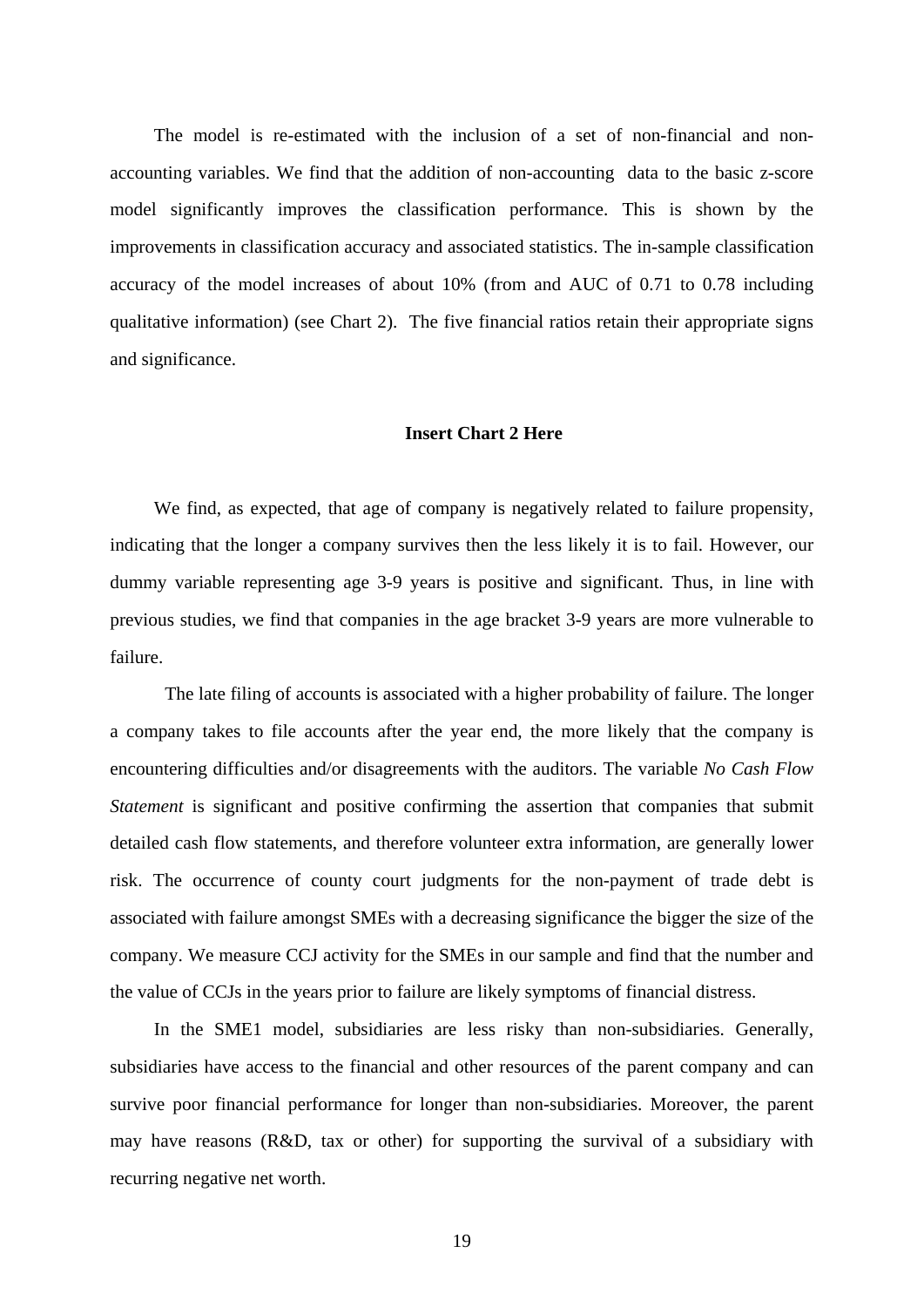We also find that companies that are audited and have 'audit qualifications' (e.g. 'severe' or 'going concern') are more prone to failure since the auditor is indicating that the long term viability of the company is in some doubt. The variable AUDITED, indicating whether the company is audited or not, is positive and significant. This suggests the companies that are subjected to the scrutiny of an auditor are less likely to continue to trade if the company is technically insolvent.

Turning to size, we find some interesting results. There is clearly a non-linear relationship between the probability of insolvency and size, as measured by asset values. Descriptive statistics (see Appendix A and B) show an increasing and decreasing relationship between asset values and failure propensity. Clearly, businesses with low asset values are less likely to be pursued through the legal process of insolvency since creditors would have little to gain from the process and these same companies can opt to submit unaudited accounts. We model the size relationship using quadratic terms in the log of total assets. The signs of the coefficients show the expected insolvency/risk-size relationship. The results suggest a threshold level of assets (£350,000) before 'legal insolvency' becomes attractive for creditors. Finally, the control for industry sector is significant and picks up the effects of the average sector level failure rate on the companies probability of failure.

#### **4.2 SME 2 Model**

1

Companies that opt to submit 'abridged accounts' as fulfillment of their reporting requirements are a large and increasing proportion of the limited company population in the UK. For instance, in 2005, of the 1.2 million accounts submitted 765,000 were abridged (60%). The generic models proposed by many researchers to predict insolvency rely on profit and debt ratios that typically cannot be calculated for this large amount of SMEs. In this Section, we examine the feasibility of building an insolvency risk model based on the limited information filed in 'abridged accounts' (i.e. limited balance sheet information only)<sup>18</sup>. After

<sup>&</sup>lt;sup>18</sup> Of course we are able to estimate the abridged model for all companies by excluding the P&L data from the 'full account' company sample but we find that this does not improve the predictive accuracy of the models and we treat 'full' versus 'abridged' as distinct sub-samples.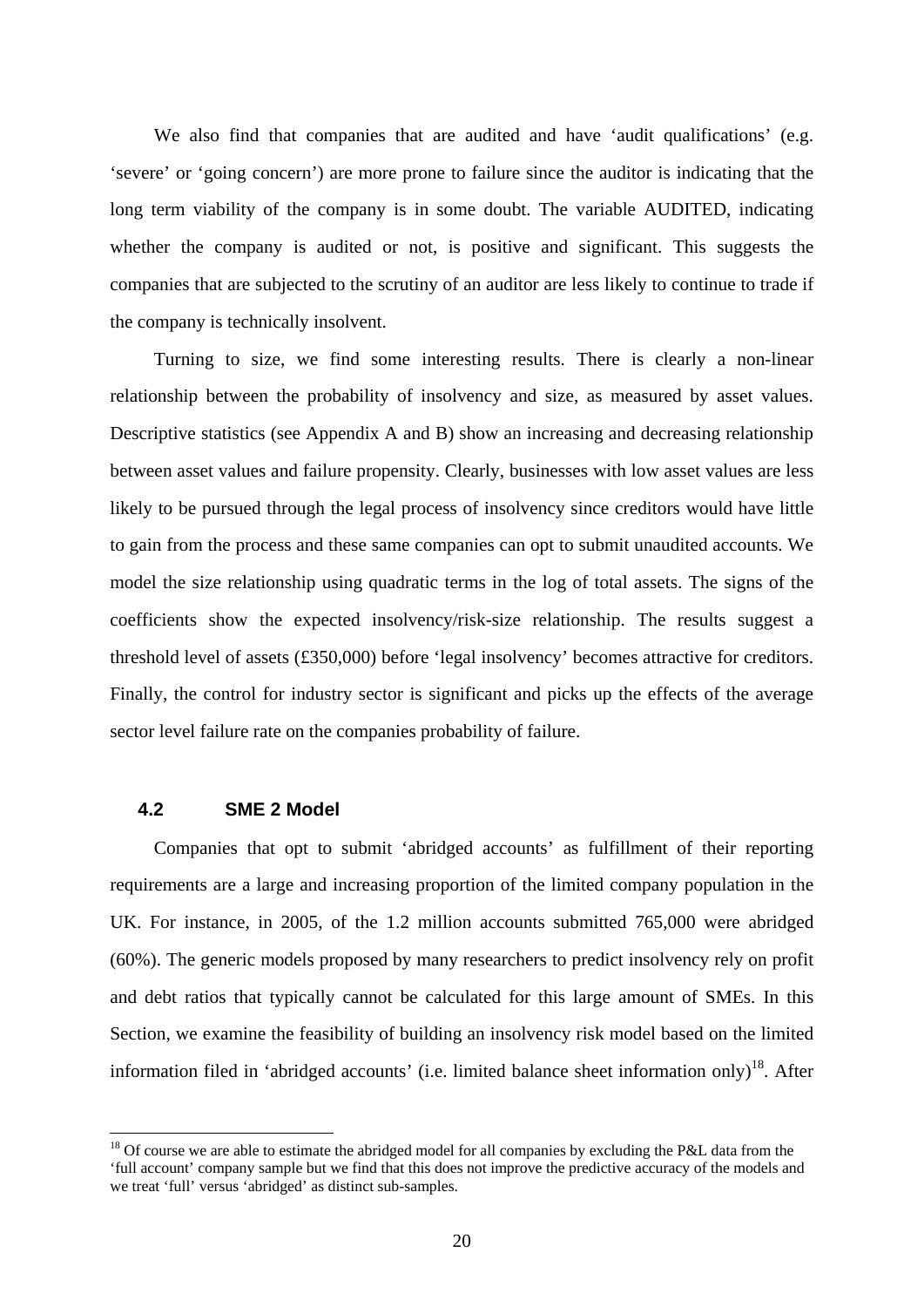specifying a basic model, we then add the range of non-financial and non-accounting data reported above.

The estimated model is based, again, on a considerable sample size consisting of 3,422,042 non-failed companies and 40,577 insolvent and is reported in Table 4. The population failure rate of companies surviving more than 1 year is around 1.2% during the sample period.

#### **Insert Table 4 Here**

As in the SME1 model, when we add non-financial and compliance information to the basic accounting model the core variables retain their signs and significance and the nonfinancial variables add value to the model (AUC of 0.80) with an improvement of over 8% compared with the AUC of the model using only financial information (0.74) (see Chart 3).

#### **Insert Chart 3 Here**

Retained profit to total assets is negative and significant implying that small companies that can accumulate profit from trading are less prone to failure. Having liquidity and cash is associated with a lower probability of failure, measured by various cash ratios. The Current Ratio can provide conflicting evidence. For many small companies, we find that the current ratio actually improves in the financially distressed sub-sample. However, this effect is almost entirely due to an increase in trade debt relative to short-term borrowing amongst financially distressed small companies. Related literature on trade credit appears to suggest that financially distressed small companies have higher levels of both trade debt supplied to customers and trade credit obtained from suppliers. The rationale is that small companies may try to boost sales by offering credit (emulating their larger competitors), but without the financial resource to back this strategy. Trade debtors may also increase because customers may avoid paying suppliers that are showing signs of financial difficulty and/or it may be that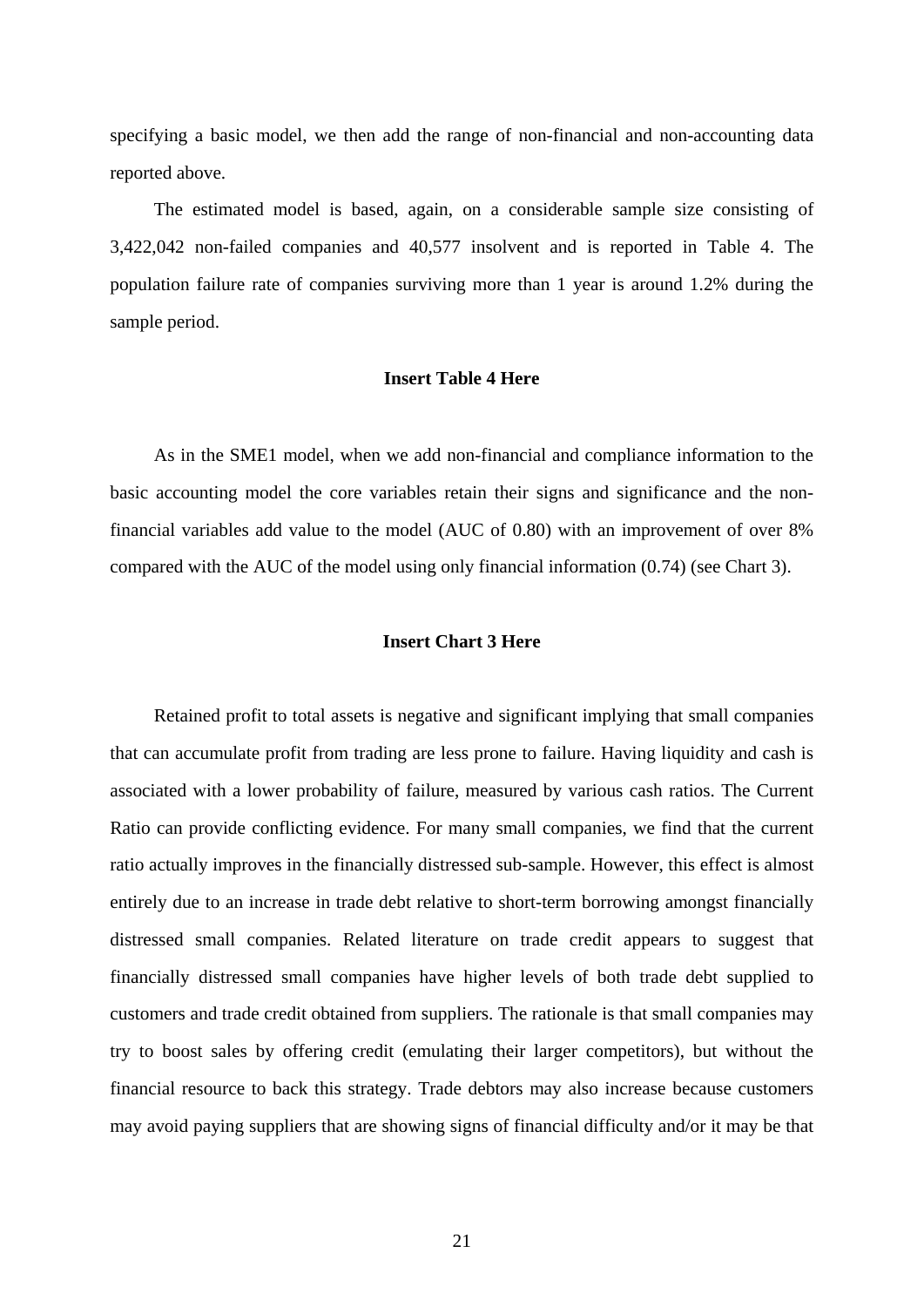many small companies fail because of late payments by customers (large buyers taking extended credit).

Trade credit as a ratio of total liabilities is higher in the failed subsample than in the non-failed sample. Small companies that are restricted in bank credit may substitute trade credit where possible taking advantage of the fact that an individual supplier may be unaware of the total amount of trade credit that the company has acquired from other suppliers. As expected, both trade debt to total assets and trade credit to total liabilities are positive and significant. We add three further control variables, the log of assets, and year on year changes in net worth and RETA.

We observe again the non-linear relationship between asset size and insolvency risk. The size dummies are constructed differently for the SME2 model, but the turning point is around the same value as for SME1, £350,000. Age is negatively associated with failure but, as in the SME1 model, the band 3-9 years attracts a positive and significant sign. Late filing of accounts is associated with a higher probability of failure as are two audit qualifications, severe qualification (AQ\_SEVERE) and going concern qualification. As in the previous model, AUDIT, is positive and significant. The two variables that measure legal action to recover debts, the number and value of CCJ, are both positive and strongly significant.

The subsidiary variable is negative and significant but the variable that indicates subsidiaries with negative net worth is positive suggesting that smaller subsidiaries are not supported by parent in the same way as larger subsidiaries.

## **5. Model Validation**

We retained data from 2006 and 2007 in order to undertake hold-out tests for model performance. For these tests, we take data from accounts submitted in the first half of 2006 and track all companies that became insolvent in 2007 compared to those that are still alive as at the end of 2007. For the model SME1, we identify 236,137 non-defaulted companies and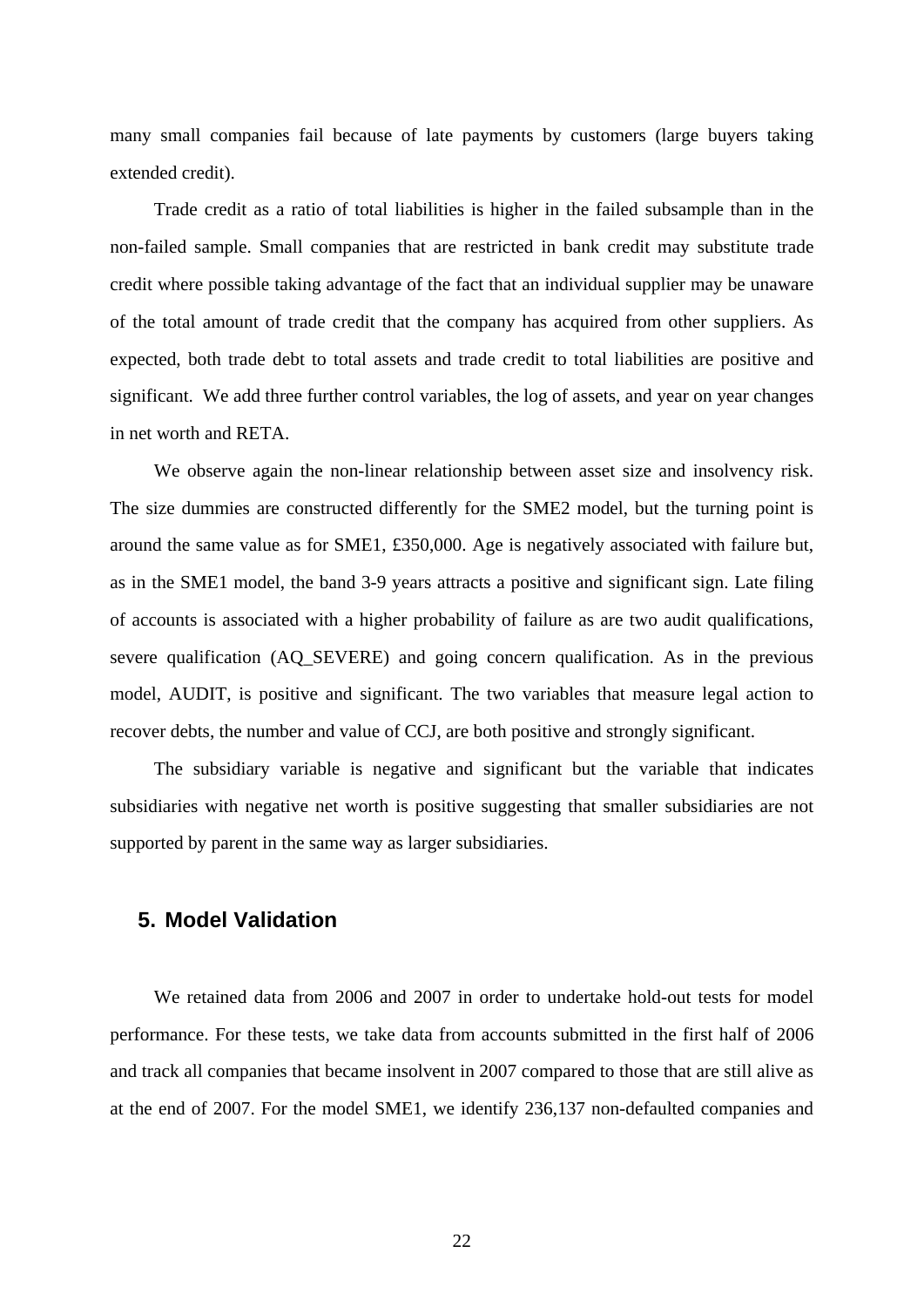1017 that are defaulted by the end of 2007. For the model SME2, we identify 537,865 nondefaulted and 3040 defaulted companies.

#### **Insert Table 5 Here**

For the SME1 model, we generate ROC curves for the out-of-sample test and the classification accuracy of the final models (Table 5). We report the performance of Altman and Sabato's model with the US coefficients applied to the UK data-set; the curve for the model re-estimated on UK data and the ROC curve for the model inclusive of the full set of financial and non-financial data. The Altman and Sabato model estimated on US SMEs performs relatively well (AUC of 0.64) on predicting the insolvent companies, but its overall performance is affected by misclassification of non-defaulted companies. When the model is re-estimated on UK data the performance slightly improves (AUC of 0.67). The model enhanced with non-financial information improves even further, with an AUC of 0.76. Clearly, the addition of these variables significantly improves the overall classification accuracy of the model (13% increase in accuracy on the test sample).

#### **Insert Table 6 Here**

The models developed on 'abridged accounts' show an impressive out-of-sample classification accuracy given the relative lack of information. Clearly the smaller companies submitting 'abridged' accounts are less complex/more transparent than some of their larger counterparts and we note that, although they report less information, insolvency is relativelky easier to predict. Again, however, we find the uplift in performance by drawing the ROC curves for models with (0.75) and without (0.71) non-financial information. This is particularly important because in this sub-sample we are more likely to encounter problems of missing data in the financial statements.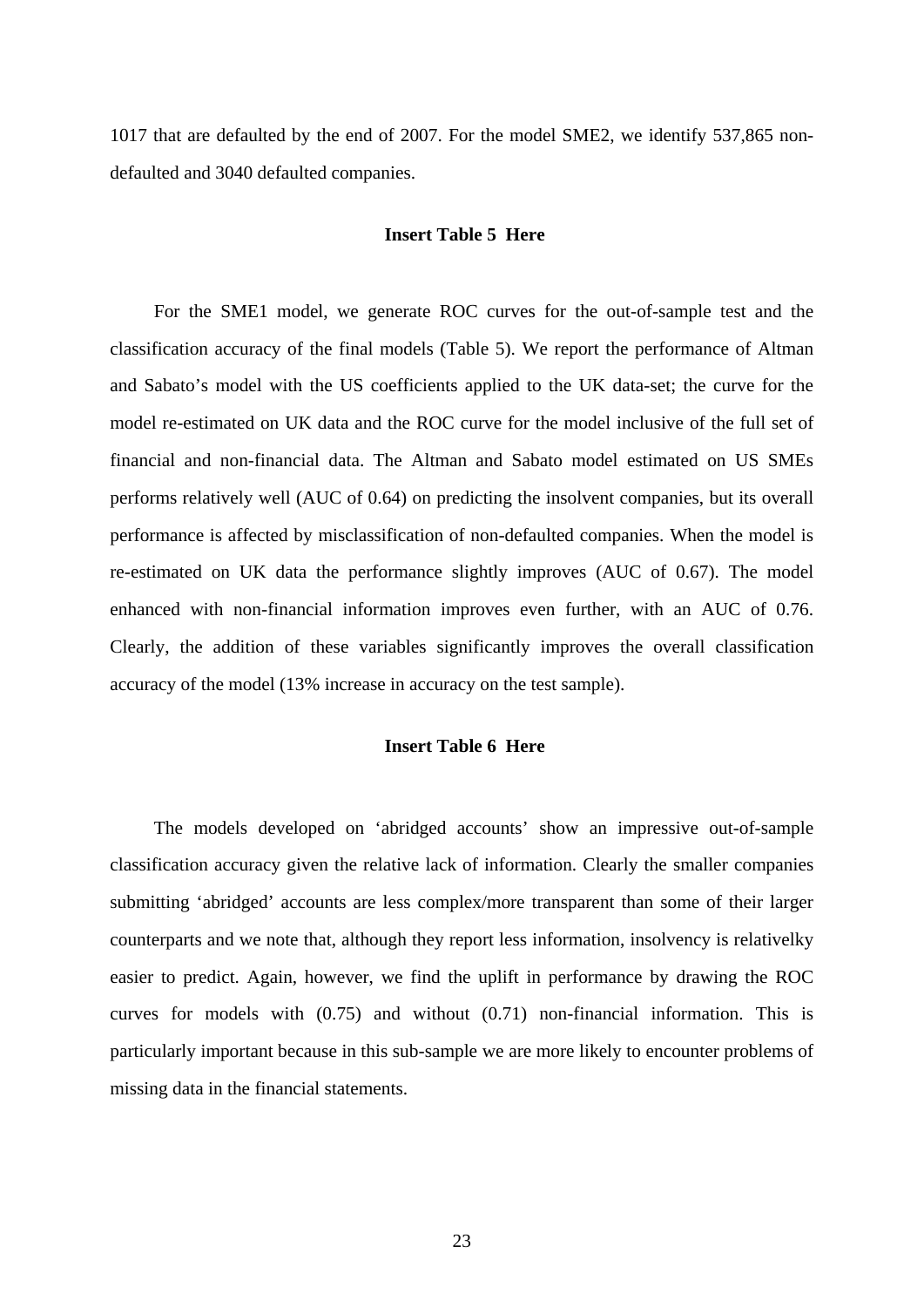# **6. Conclusions**

This study builds upon the previous research of Altman and Sabato (2007) that demonstrated that banks should separate small and medium sized firms from large corporates when they are setting their credit risk systems and strategies. In this article, we confirm the main idea that SMEs require models and procedures specifically focused on the SME segment, but we expand our analysis over a new geographic area (UK) using a considerable sample including almost 6 million of SMEs. Moreover, we are able, for the first time, to add non-financial information reflecting company characteristics and aspects of operational risk such as financial reporting compliance, internal audit and trade credit relationships, as predictive variables of company distress. We improve upon existing models from the literature of SME distress prediction in various ways.

First, we test the Altman and Sabato (2007) SME model on a geographically different sample (UK companies) including an extremely high number of small companies (5.8) million) covering a very recent economic period (2000-2007). By doing so, we eventually prove the substantial soundness and significant prediction power of this generic SME default prediction model.

Then, for the first time, we are able to explore the value added by non-financial information specifically for SMEs. We find that this information, when available, is likely to significantly improve the prediction accuracy of the model by up to 13%. In all models we control for macro-economic conditions by including a variable that tracks, for each company, the industry sector failure rate, for 51 industrial sectors, in the previous year.

Using available information, we develop a default prediction model for that large part of SMEs for which financial information is very limited (e.g. sole traders, professionals, micro companies, companies that choose simplified accountancy or tax reporting). To the best of the authors' knowledge, in the existing literature, solutions to address credit risk management for these clients have never been provided.

Our findings clearly confirm for SMEs what has been found in other studies for large corporations (e.g. Grunet et al. 2004), that using non-financial variables as predictors of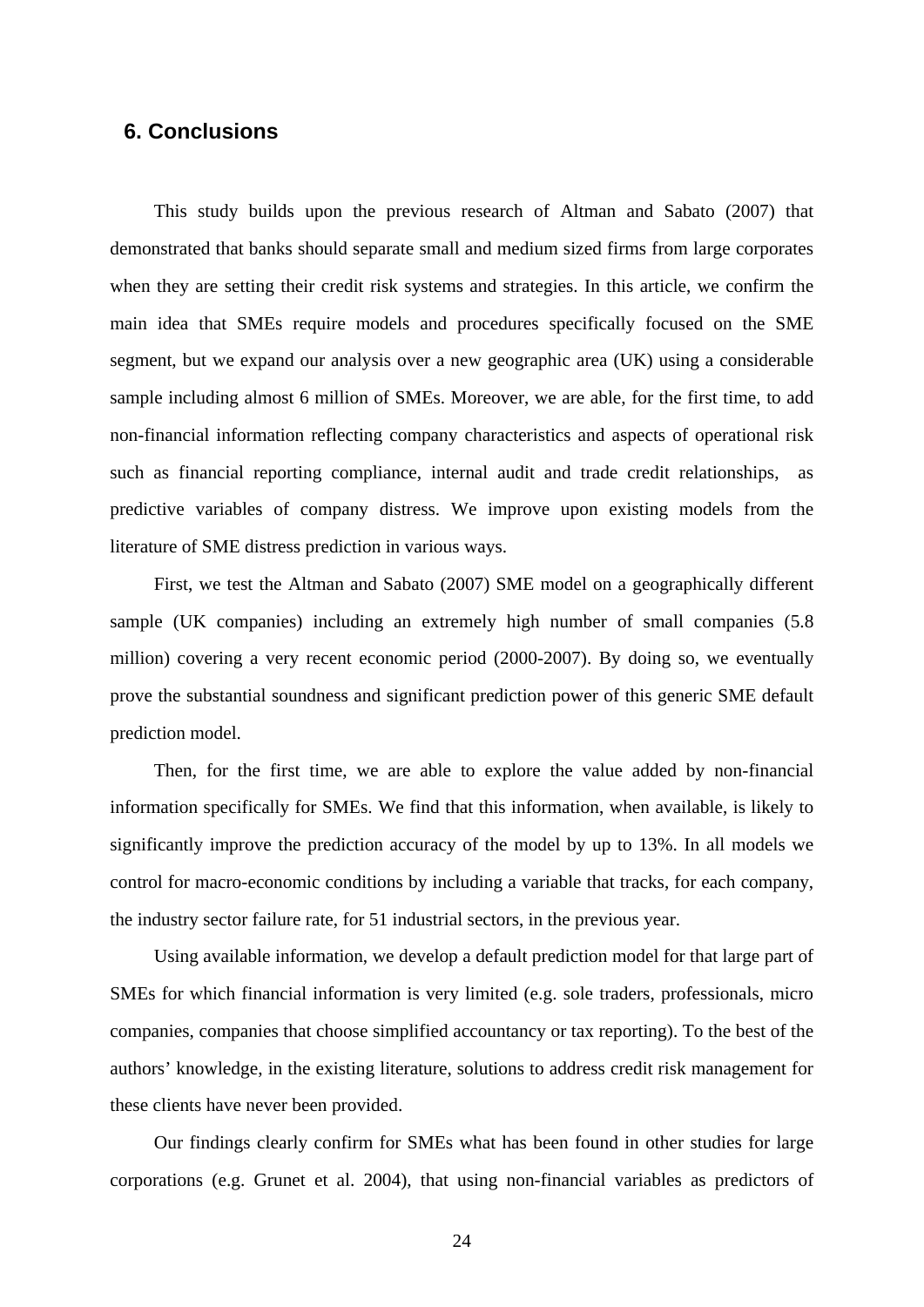company failure significantly improves the prediction model's accuracy. However, we believe that this result is even more important for SMEs considering that for a large part of them financial information is oftentimes quite limited. Moreover, non-accounting information, such as the ones used in this study, can be updated frequently allowing financial institutions to correct their credit decisions in a timely manner. Thus, banks should carefully consider the results of this study when setting their internal systems and procedures to manage credit risk for SMEs.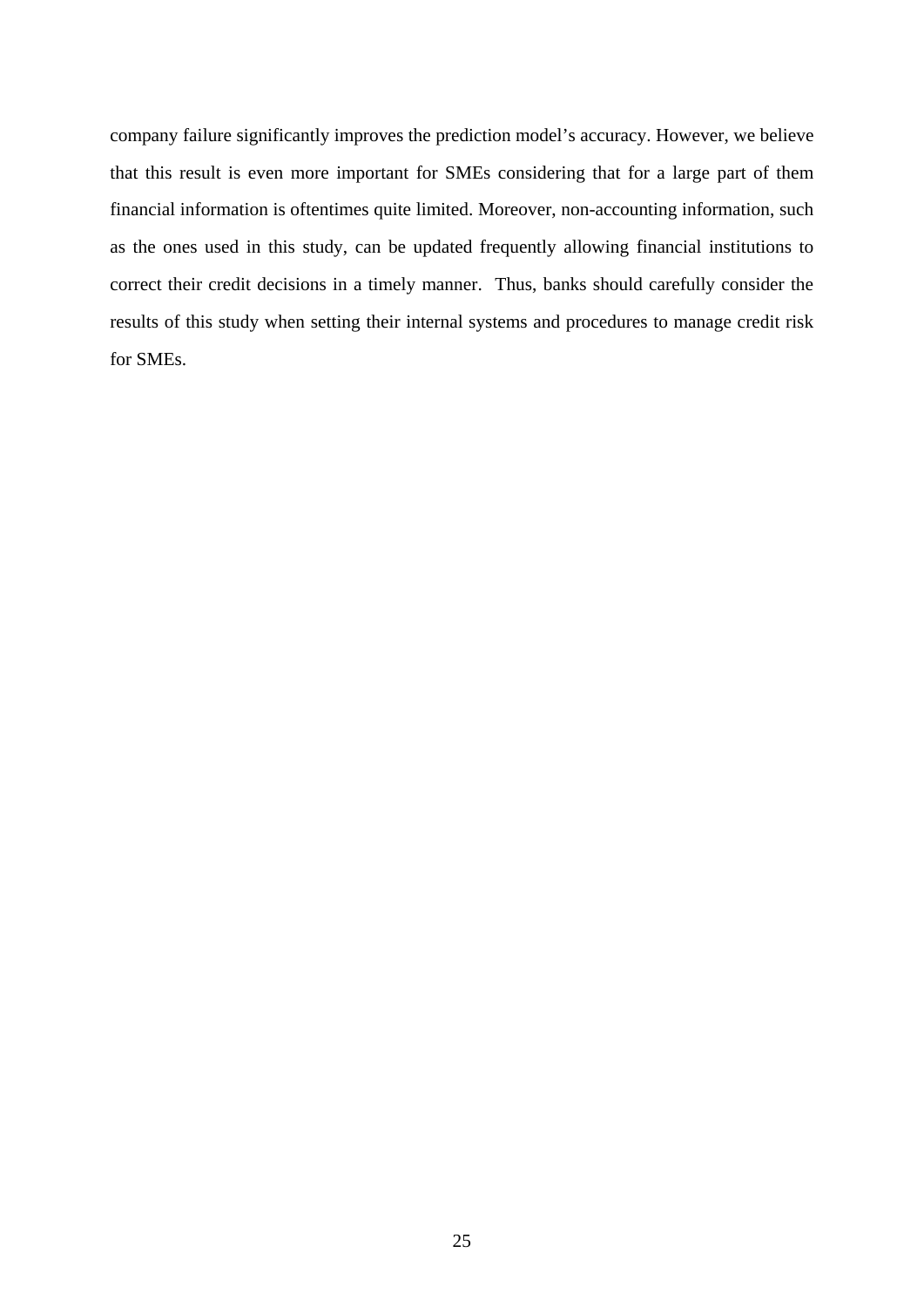## **References**

- Altman, E.I., 1968, 'Financial ratios, Discriminant Analysis and the Prediction of Corporate Bankruptcy', Journal of Finance, Vol. 23, pp. 589-609.
- Altman, E.I., 1993, 'Corporate Financial Distress and Bankruptcy', 2nd ed. Wiley, New York.
- Altman, E.I., G. Marco and F. Varetto, 1994, 'Corporate Distress Diagnosis: Comparisons Using Linear Discriminant Analysis and Neural Networks (The Italian Experience)', *Journal of Banking and Finance,* Vol. 18, pp. 505 - 529.
- Altman, E.I., and P. Narayanan, 1997, 'Business Failure Classification Models: An International Survey', in: Choi, F. (Ed.), International Accounting, 2nd ed. Wiley, New York.
- Altman, E.I., and A. Saunders, 1998, 'Credit Risk Measurement: Developments Over the Last 20 Years', *Journal of Banking and Finance*, Vol. 21, pp. 1721 – 1742.
- Altman, E.I. and G. Sabato (2005) Effects of the new Basel Capital Accord on Bank Capital Requirements for SMEs. *Journal of Financial Services Research,* Vol. 28 (1/3), pp. 15-42.
- Altman, E.I. and G. Sabato (2007.) Modeling Credit Risk for SMEs: Evidence from the US Market. *ABACUS* Vol. 43 (3), pp. 332-357.
- Aziz, A., Emanuel D.C. and Lawson G.H., 1988, "Bankruptcy prediction An investigation of cash flow based models". *Journal of Management Studies*, Vol. 25, nr. 5, p. 419-437.
- Barnes, P., 1982, "Methodological implications of non-normality distributed financial ratios". *Journal of Business Finance and Accounting*, Vol. 9, nr. 1, Spring 1982, p. 51-62.
- Basel Committee on Banking Supervision. 2004. "International Convergence of Capital Measurement and Capital Standards". www.bis.org.
- Beaver, W., 1967, "Financial ratios predictors of failure". Empirical Research in Accounting: Selected Studies 1966, *Journal of Accounting Research*, Supplement to Vol. 4, p. 71-111.
- Becchetti, L. and Sierra J., 2002, "Bankruptcy risk and productive efficiency in manufacturing firms". *Journal of Banking and Finance*, Vol. 27, p. 2099-2120.
- Begley, J., J. Ming and S. Watts, 1996, 'Bankruptcy Classification Errors in the 1980's: An Empirical Analysis of Altman's and Ohlson's Models', *Review of Accounting Studies*, Vol. 1, pp. 267 – 284.
- Blum, M., 1974, "Failing company discriminant analysis". *Journal of Accounting Research*, Vol. 12, nr. 1, p. 1-25.
- Bunn. P., and V. Redwood, 2003 *'*Company accounts based modelling of business failures and the implications for financial stability', *Bank of England working paper,* No. 210
- Charitou, A. and Trigeorgis L., 2002, "Option-based bankruptcy prediction". Paper presented at 6th Annual Real Options Confernce, Paphos, Cyprus, 4-6 July 2002, p. 1-25.
- Deakin, E., 1972, "A discriminant analysis of predictors of business failure". *Journal of Accounting Research*, Vol. 10, nr. 1, Spring 1972, p. 167-179.

Eisenbeis, R., 1977, 'Pitfalls in the Application of Discriminant Analysis in Business', *Journal of Finance*.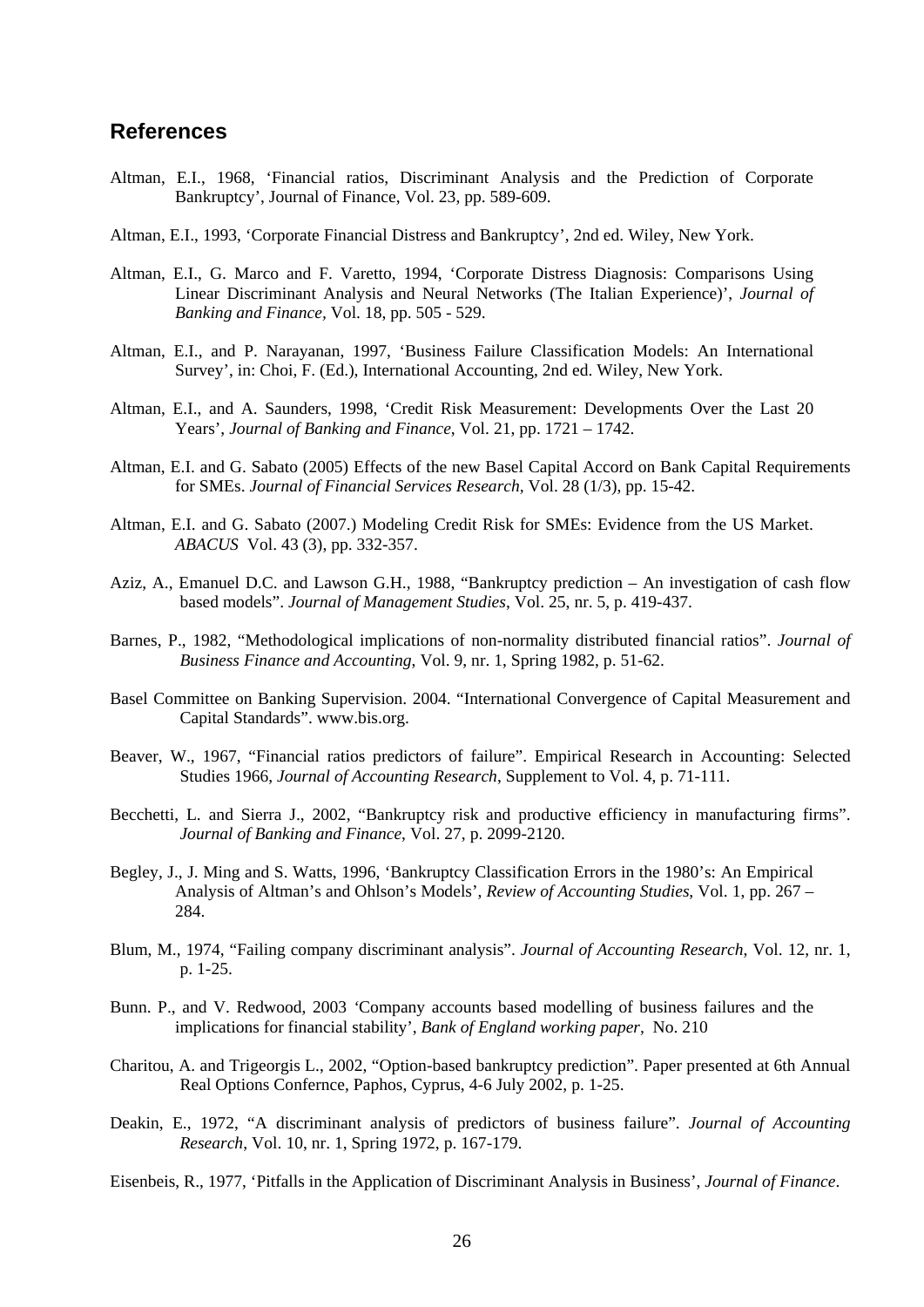- Everett, J. and J. Watson, 1998, "Small Business Failure and External Risk Factors", *Small Business Economics* Vol. 11, pp. 371–390.
- Fantazzini, D. and S. Figini (2008), 'Random Survival Forest Models for SME Credit Risk Measurement', *Methodology and Computing in Applied Probability*, forthcoming.
- Gentry, J.A., Newbold P. and Whitford D.T., 1985, "Classifying bankrupt firms with funds flow components". *Journal of Accounting Research*, Vol. 23, nr. 1, Spring 1985, p. 146-160.
- Gombola, M., Haskins M., Ketz J. and Williams D., 1987, "Cash flow in bankruptcy prediction". *Financial Management*, Winter 1987, p. 55-65.
- Grunet, J., Norden L and Weber M, (2004), 'The Role of Non-Financial Factors in Internal Credit Ratings',*Journal of Banking and Finance*, Vol 29 No 2.

Headd, B. 2003, "Redefining Business Success: Distinguishing Between Closure and Failure," *Small Business Economics*, v. 21, pp. 51-61.

Hill, P and Wilson N (2007), 'Predicting the insolvency of unlisted companies', Working paper, CMRC, Leeds University.

- Hillegeist, S.A., E.K. Keating, D.P. Cram, and K.G. Lundstedt, 2004, 'Assessing the Probability of Bankruptcy', *Review of Accounting Studies*, Vol. 9, pp. 5 – 34.
- Hudson , J 1987, "The Age, Regional and Industrial Structure of Company Liquidations", *Journal of Business Finance and Accounting,* Vol. 14, nr. 2, pp. 199-213.
- Karels, G.V. and Prakash A.J. 1987. "Multivariate normality and forecasting of business bankruptcy". *Journal of Business Finance & Accounting*, Vol. 14, nr. 4, Winter 1987, p. 573-593.
- Keasey, K. and Watson R. 1987, "Non-financial symptoms and the prediction of small company failure: a test of Argenti's hypotheses", *Journal of Business Finance and Accounting*, Vol. 14 (3).
- Litterman, R. and T. Iben, 1991, **'**Corporate Bond Valuation and the Term Structure of Credit Spreads', *Journal-of-Portfolio-Management* Vol. 17, pp. 52-64
- Lo, Andrew W., 1985, "Logit versus discriminant analysis". *Journal of Econometrics*, Vol. 31, p. 151- 178.
- Lussier, R.N., 1995, "A non-financial business success versus failure prediction model for young firms". *Journal of Small Business Management*, Vol. 33, nr. 1, p. 8-20.
- Merton, R.C., 1974. 'On the Pricing of Corporate Debt: The Risk Structure of Interest Rates', *Journal of Finance*, Vol. 29, pp. 449-470.
- Micha, B., 1984, "Analysis of business failures in France". *Journal of Banking and Finance*, Vol. 8, p. 281- 291.
- Mossman, Ch.E., Bell G.G., Swartz L.M., and Turtle H., 1998, "An empirical comparison of bankruptcy models". *The Financial Review*, Vol. 33, nr. 2, p. 35-54.
- Ohlson, J.A., 1980, 'Financial Ratios and the Probabilistic Prediction of Bankruptcy' *Journal of Accounting Research*, Vol. 18, pp. 109-131.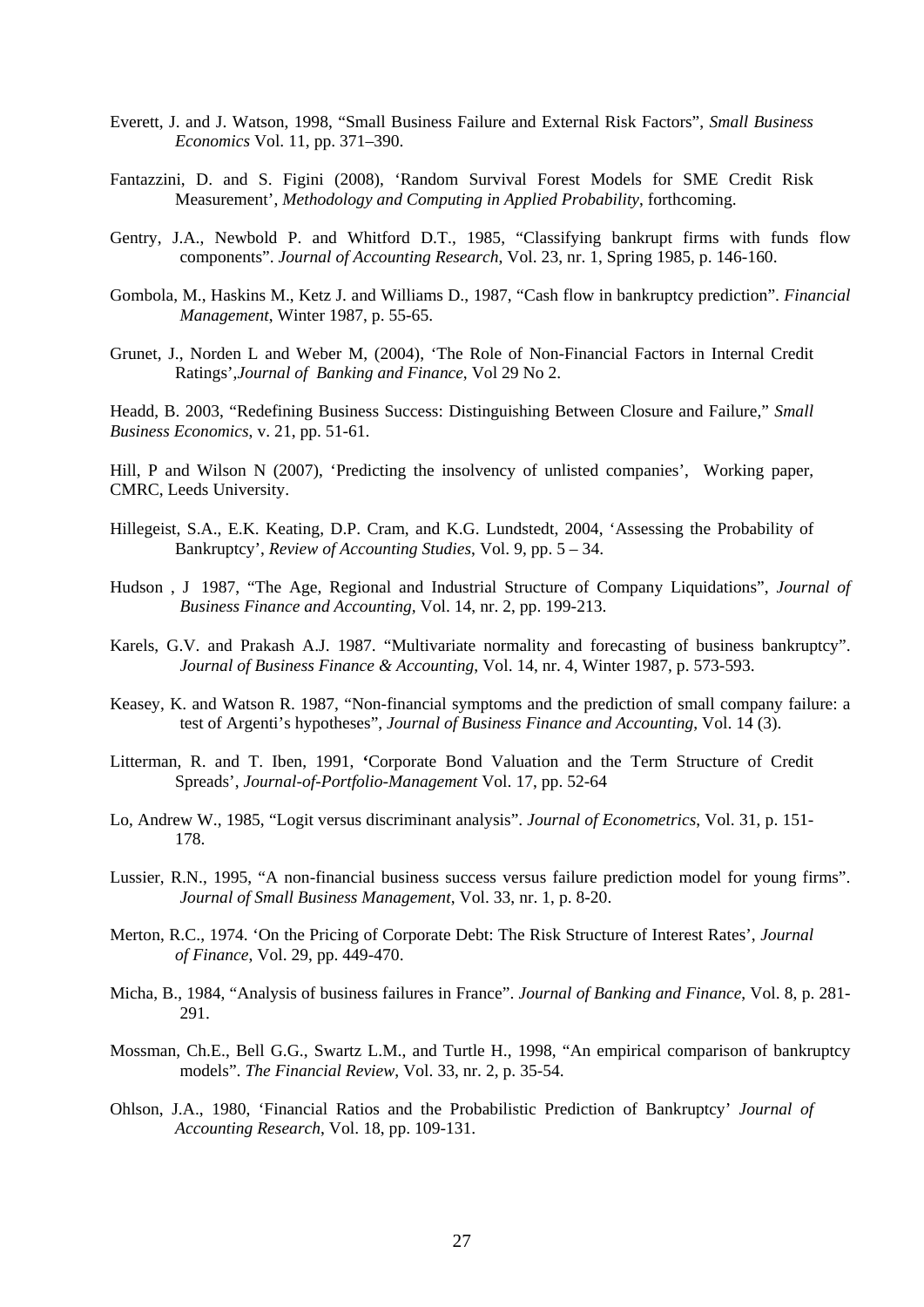- Ooghe, H., Joos P. and De Bourdeaudhuij C., 1995, "Financial distress models in Belgium: The results of a decade of empirical research". *International Journal of Accounting*, Vol. 30, p. 245-274.
- Peel, M.J., Peel, D.A., and Pope, P.F. 1986, Predicting Corporate Failure Some Results for the UK Corporate Sector, *Omega International Journal of Management Science*,14(1). pp5-12.
- Peel, M.J., and Peel, D.A. 1989, A Multi-logit Approach to Predicting Corporate Failure- Some Evidence for the UK Corporate Sector, *Omega International Journal of Management Science*,16(4). pp.309-318.
- Peel, M.J and Wilson N. 1989, "Some Evidence on Discriminating between Failing and Distressed Acquired Firms in the UK Corporate Sector", *Managerial and Decision Economics*, Vol. 10 No. 3, pp. 209-221.
- Phillips, B. and B. Kirchhoff 1989, "Formation, Growth and Survival; Small Firm Dynamics in the U.S. Economy," *Small Business Economics*, v.1, n.1, pp. 65-74.
- Platt, H.D. and M.B. Platt 1990, 'A Note on the Use of Industry-relative Ratios in Bankruptcy Prediction', *Journal of Banking and Finance*, Vol. 15, pp. 1183-1194.
- Shanker M. C; and Astrachan, J.H , 2004, 'Myths and Realities: Family Businesses' Contribution to the US Economy: A Framework for Asessing Family Business Statistics', *Family Business Review* Vol 19, Issue 2 p107-123
- Shumway, T., 2001, 'Forecasting Bankruptcy More Accurately: A Simple Hazard Model', *Journal of Business*, Vol. 74, pp. 101 - 124
- Taffler, R.J., 1982, "Forecasting company failure in the UK using discriminant analysis and financial ratio data". *Journal of the Royal Statistical Society*, Vol. 145, Part 3, p. 342-358.
- Taffler, R.J., 1984 'Empirical Models for the Monitoring of UK Corporations', *Journal of Banking and Finance*, Vol. 8, pp. 199 – 227.
- Taffler, R.J. and Tisshaw H., 1977, "Going, Going, Gone Four Factors Which Predict". *Accountancy*, Vol. 88, March 1977, p. 50-54.
- von Stein, J.H. and W. Ziegler, 1984, 'The Prognosis and Surveillance of Risks from Commercial Credit Borrowers', *Journal of Banking and Finance*, Vol. 8, pp. 249 – 268.

Watson, J. and J. Everett 1993, "Defining Small Business Failure", *International Small Business Journal*, Vol. 11, No. 3, pp. 35-48.

Watson, J and Everett, J.E. 1996, "Do small businesses have high failure rates?", *Journal of Small Business Management*, Vol 34, No. 4, pp.45-62.

- Zavgren, C, 1983, "The prediction of corporate failure: the state of the art". *Journal of Accounting Literature*, Vol. 2, p. 1-37.
- Zmijewski, M. E.,1984, 'Methodological Issues Related to the Estimation of Financial Distress Prediction Models', *Journal of Accounting Research,* Vol. 22, pp. 59–82.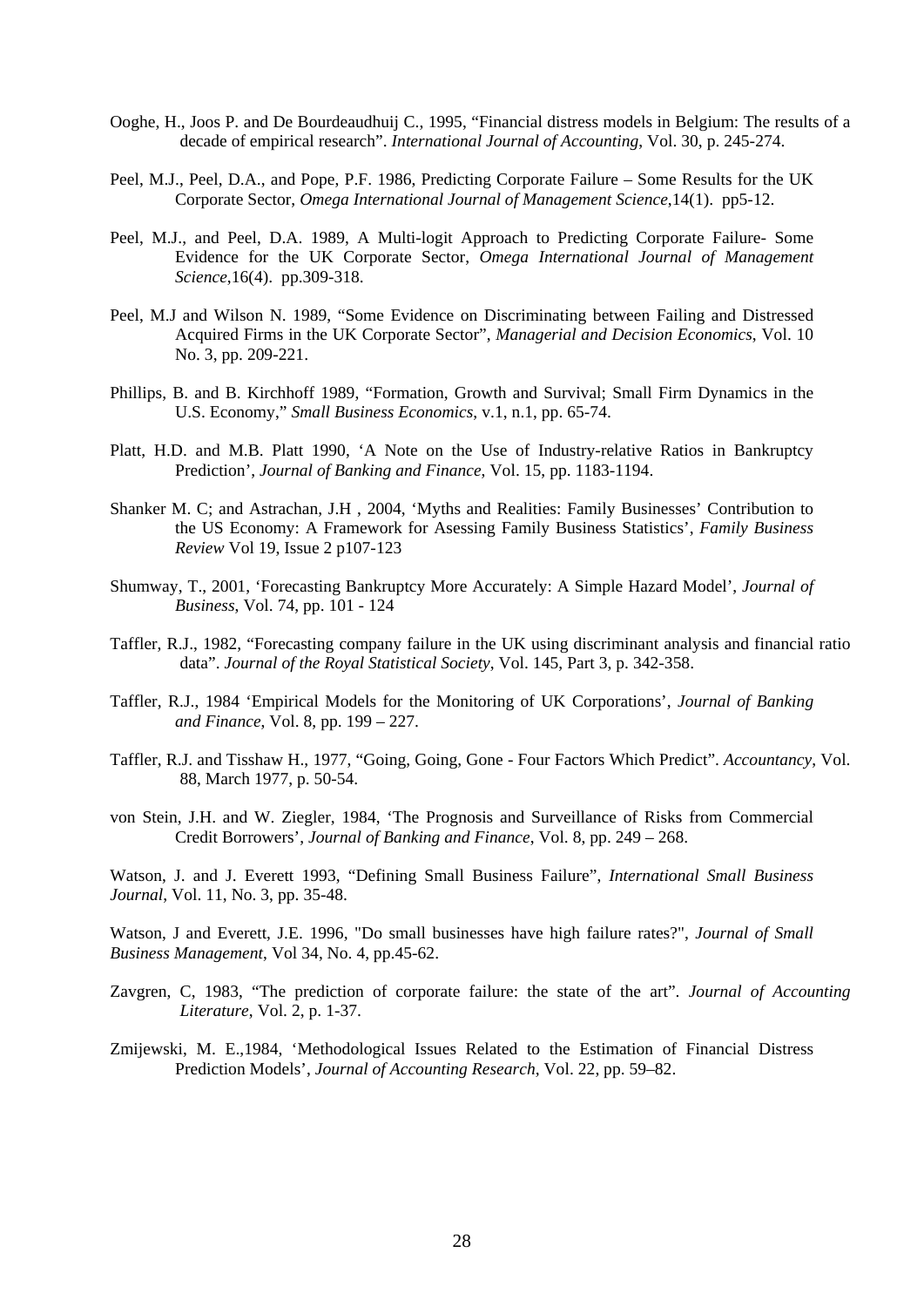|  |  |  | <i>Table 1.</i> Panel A: Companies with Profit & Loss and Balance Sheet Data |  |
|--|--|--|------------------------------------------------------------------------------|--|
|--|--|--|------------------------------------------------------------------------------|--|

This table shows the composition of the development sample used to build the model for SMEs that produce a balance sheet and a profit and loss report. In the first column, the year when the financial statement was submitted is shown. The second and third column show the number of non-failed and failed companies for each financial year respectively. The fourth column presents the total number of SME for each year. The last column shows the annual bad rate.

| Year | Non-failed | <b>Failed</b> | <b>Total</b> | Failed/Total |
|------|------------|---------------|--------------|--------------|
| 2000 | 376015     | 5343          | 381358       | 0.01401      |
| 2001 | 374385     | 4835          | 379220       | 0.01275      |
| 2002 | 379685     | 4502          | 384187       | 0.01172      |
| 2003 | 378094     | 4352          | 382446       | 0.01138      |
| 2004 | 384044     | 3902          | 387946       | 0.01006      |
| 2005 | 434923     | 3322          | 438245       | 0.00758      |

#### *Table 1.* **Panel B: Companies with 'Abridged' Accounts**

This table shows the composition of the development sample used to build the model for SMEs that produce a simplified tax report. In the first column, the year when the financial statement was submitted is shown. The second and third column show the number of non-failed and failed companies for each financial year respectively. The fourth column presents the total number of SME for each year. The last column shows the annual bad rate.

| Year | Non-failed | <b>Failed</b> | <b>Total</b> | Failed/Total |
|------|------------|---------------|--------------|--------------|
| 2000 | 433729     | 6377          | 440106       | 0.01449      |
| 2001 | 473776     | 6528          | 480304       | 0.01359      |
| 2002 | 501670     | 6580          | 508250       | 0.01295      |
| 2003 | 571468     | 6678          | 578146       | 0.01155      |
| 2004 | 652838     | 7877          | 660715       | 0.01192      |
| 2005 | 818357     | 7486          | 825843       | 0.00906      |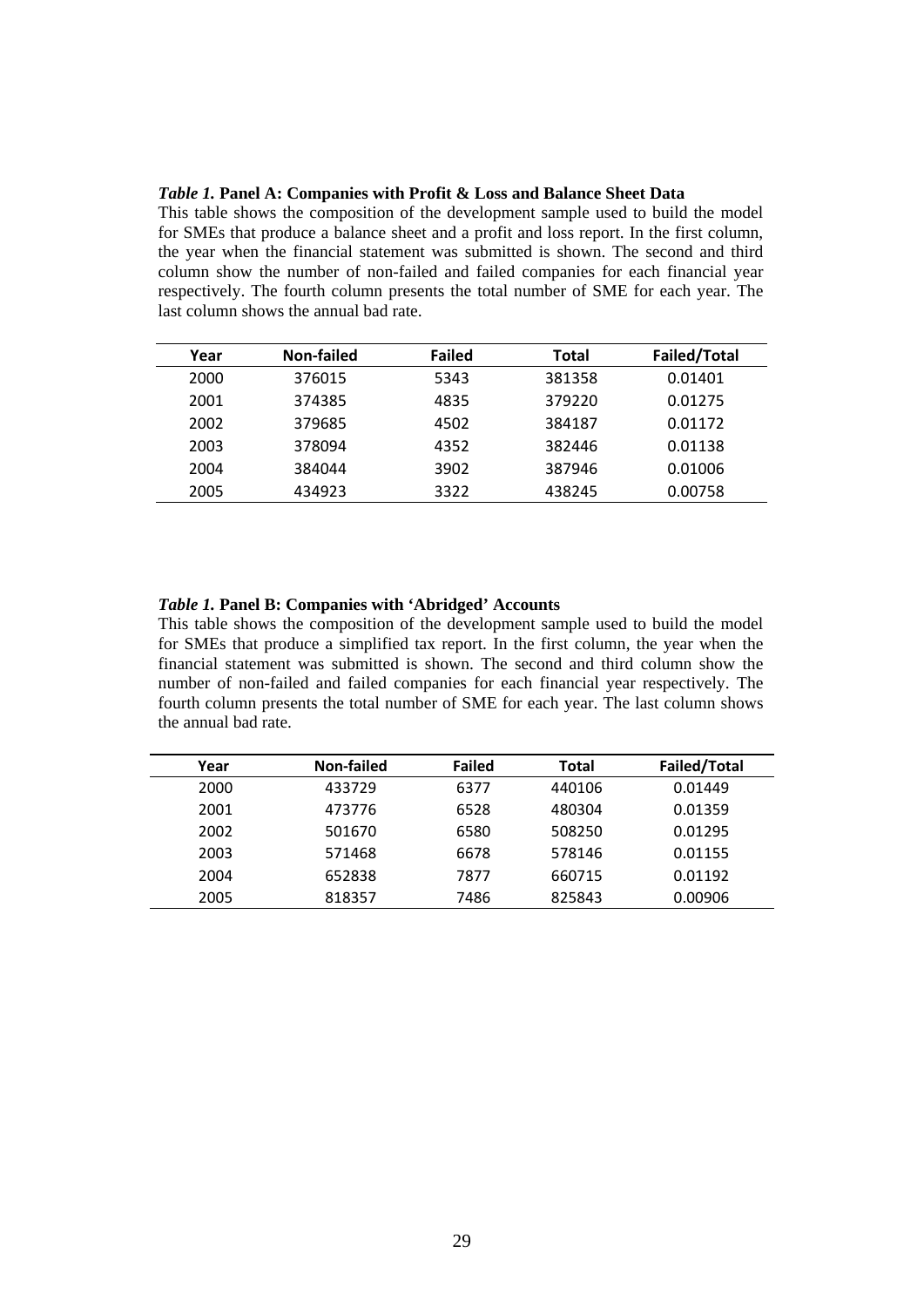#### *Table 2.* **Altman and Sabato (2007) US SME Model**

This table shows the Altman and Sabato (2007) model developed for US SMEs. In the first column, the financial index taken into account is shown. In the second column, the regression coefficient is presented.

| <b>Variable</b>                       | <b>Coefficient</b> |
|---------------------------------------|--------------------|
| Cash/Total Assets                     | 0.020000           |
| <b>EBITDA/Total Assets</b>            | 0.180000           |
| EBITDA/Interest paid                  | 0.190000           |
| <b>Retained Earnings/Total Assets</b> | 0.080000           |
| <b>Short Term Debt/Equity</b>         | $-0.010000$        |
| Constant                              | 4.280000           |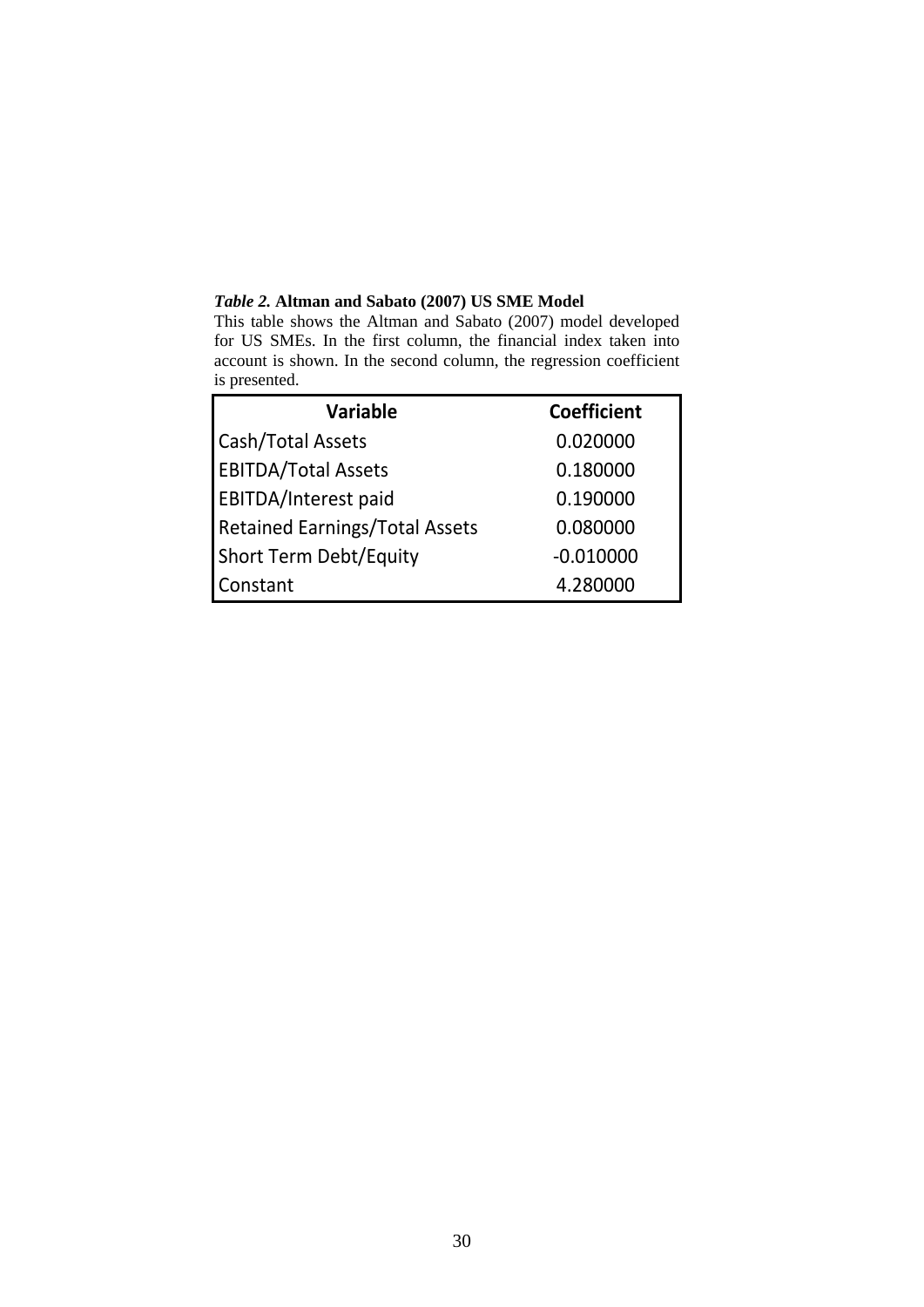#### *Table 3.* **SME1 Models: Z-score and full model**

This table shows models developed for the SMEs that provide balance sheet and P&L information. The first model includes only the Altman and Sabato (2007) variables and the second includes also the qualitative information. In the first column, the variables entered in the models are presented. The second and fifth column show the coefficient for each of the variables that entered the model. The third and sixth column provide the Wald's test value. The fourth and last column show the significance test value.

| Variable                            | <b>Coefficient</b> | Wald      | Sig.     | <b>Coefficient</b> | Wald    | Sig.    |
|-------------------------------------|--------------------|-----------|----------|--------------------|---------|---------|
|                                     |                    |           |          |                    |         |         |
| Cash/Total Assets                   | $-1.487360$        | 2790.90   | 0.000000 | $-1.22627$         | 1589.06 | 0.00000 |
| <b>EBITDA/Total Assets</b>          | $-0.001980$        | 1046.34   | 0.000000 | $-0.00159$         | 529.15  | 0.00000 |
| EBITDA/Interest paid                | $-0.002040$        | 62.03     | 0.000000 | $-0.00254$         | 102.55  | 0.00000 |
| Retained Earnings/Total Assets      | $-0.836940$        | 781.56    | 0.000000 | $-0.36787$         | 123.72  | 0.00000 |
| S hort Term Debt/E quity            | 0.142100           | 891.06    | 0.000000 | 0.06523            | 147.65  | 0.00000 |
| <b>AUDITED</b>                      |                    |           |          | 0.56812            | 1030.61 | 0.00000 |
| <b>Audit Qualification- Severe</b>  |                    |           |          | 0.76862            | 157.74  | 0.00000 |
| Audit Qulaification - Going Concern |                    |           |          | 1.03458            | 982.90  | 0.00000 |
| Late Filing (log of days late)      |                    |           |          | 0.07821            | 518.77  | 0.00000 |
| No Cash Flow Statement              |                    |           |          | 0.05697            | 6.39    | 0.01148 |
| <b>CCJ Number</b>                   |                    |           |          | 0.20760            | 463.03  | 0.00000 |
| CCj Real Value                      |                    |           |          | 0.00232            | 4520.70 | 0.00000 |
| Log of Age                          |                    |           |          | $-0.15921$         | 601.59  | 0.00000 |
| Age 3-9 years                       |                    |           |          | 0.06233            | 21.77   | 0.00000 |
| Subsidiary                          |                    |           |          | $-0.36864$         | 301.22  | 0.00000 |
| Subsidiary Negative networth        |                    |           |          | $-0.07076$         | 5.76    | 0.01641 |
| Size (log)                          |                    |           |          | 0.33255            | 1056.74 | 0.00000 |
| Size squared (log)                  |                    |           |          | $-0.01122$         | 637.77  | 0.00000 |
| Industry Insolvency                 |                    |           |          | $-0.56665$         | 1628.88 | 0.00000 |
| Constant                            | $-4.296258$        | 309527.72 | 0.000000 | $-5.83933$         | 5689.51 | 0.00000 |
|                                     |                    |           |          |                    |         |         |
| Non-Failed = $2318764$              |                    |           |          |                    |         |         |
| $Failed = 24384$                    |                    |           |          |                    |         |         |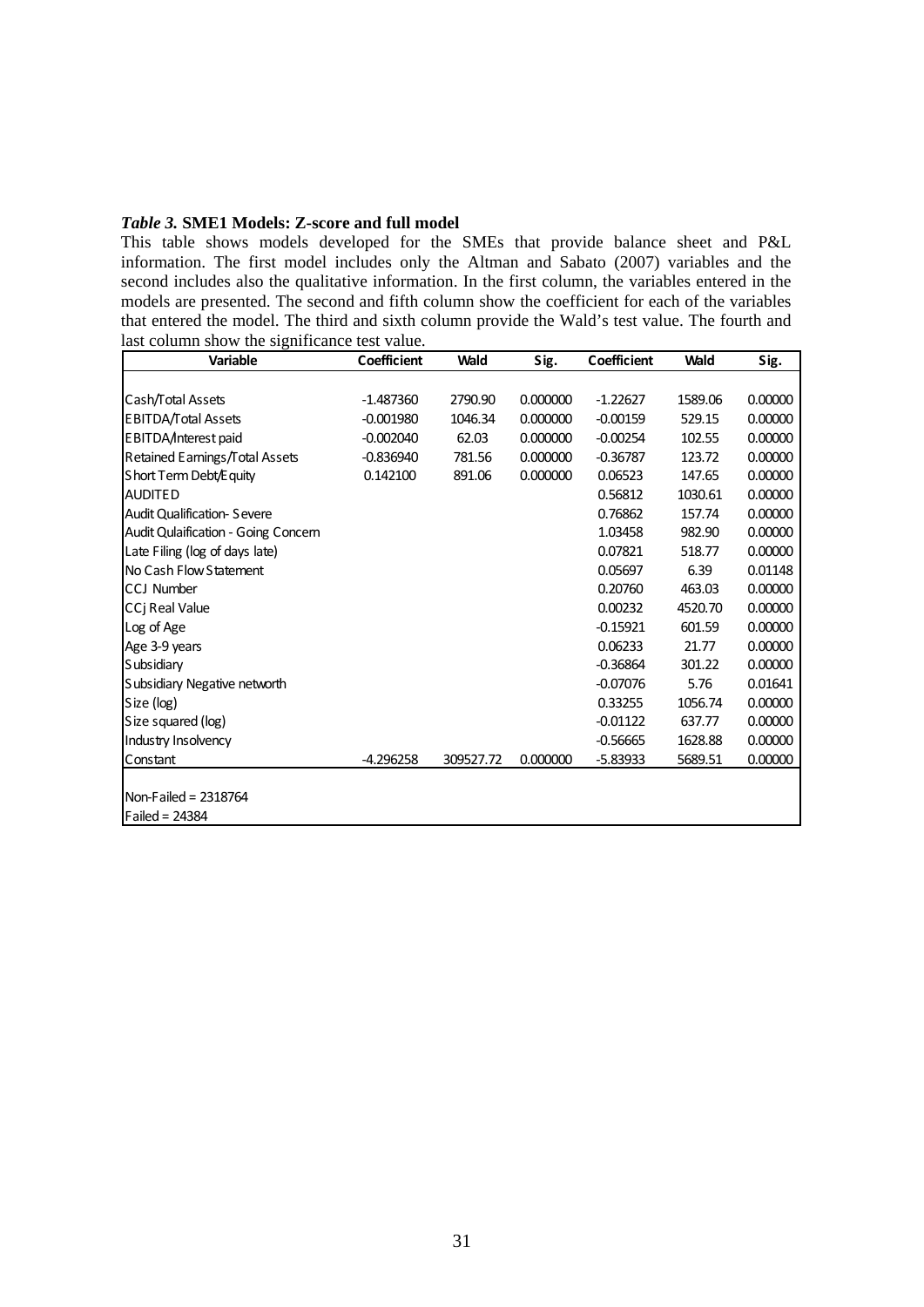#### *Table 4.* **SME2 Models: Z-score and full model**

This table shows models developed for the SMEs that provide limited financial information. The first model includes only financial variables and the second includes also the qualitative information. In the first column, the variables entered in the models are presented. The second and fifth column show the coefficient for each of the variables that entered the model. The third and sixth column provide the Wald's test value. The fourth and last column show the significance test value.

| <b>Variable</b>                      | <b>Coefficient</b> | Wald     | Sig.     | <b>Coefficient</b> | Wald    | Sig.     |
|--------------------------------------|--------------------|----------|----------|--------------------|---------|----------|
| Retained Profit/Total Assets         | $-0.093388$        | 1144.08  | 0.000000 | $-0.089649$        | 869.88  | 0.000000 |
| Quick Assets/Current Assets          | $-1.091555$        | 3179.69  | 0.000000 | $-0.769366$        | 1393.34 | 0.000000 |
| NetCash/Networth                     | $-0.051342$        | 216.52   | 0.000000 | $-0.042911$        | 157.11  | 0.000000 |
| Current ratio                        | $-0.095322$        | 990.61   | 0.000000 | $-0.047062$        | 316.65  | 0.000000 |
| Trade Creditors/Total Liabilities    | 0.208167           | 150.26   | 0.000000 | 0.099292           | 30.41   | 0.000000 |
| Trade Debtors/Total Assets           | 1.569317           | 7196.57  | 0.000000 | 1.316143           | 4498.88 | 0.000000 |
| Stock/Working Capital                | $-0.000046$        | 2.21     | 0.136838 | $-0.000073$        | 5.53    | 0.018708 |
| Change in NetWorth                   | $-0.001057$        | 768.13   | 0.000000 | $-0.000815$        | 469.97  | 0.000000 |
| Change in Reta                       | $-0.000273$        | 133.71   | 0.000000 | $-0.000221$        | 80.76   | 0.000000 |
| Size (log)                           | 0.303799           | 11497.97 | 0.000000 | 0.312841           | 341.16  | 0.000000 |
| Size squared (log)                   |                    |          |          | $-0.001292$        | 2.66    | 0.102906 |
| Audited                              |                    |          |          | 0.144033           | 88.09   | 0.000000 |
| <b>Account Qualification Severe</b>  |                    |          |          | 0.856334           | 363.85  | 0.000000 |
| Account Qualification _Going Concern |                    |          |          | 0.493064           | 50.50   | 0.000000 |
| Log of Age                           |                    |          |          | $-0.254680$        | 2156.62 | 0.000000 |
| Age 3-9 years                        |                    |          |          | 0.024190           | 5.26    | 0.021820 |
| Late Filing (log of days late)       |                    |          |          | 0.094853           | 1252.32 | 0.000000 |
| Subsidiary                           |                    |          |          | $-0.476672$        | 274.06  | 0.000000 |
| Subsidiary Negative networth         |                    |          |          | 0.165492           | 15.31   | 0.000091 |
| Industry insolvency                  |                    |          |          | $-0.625116$        | 2937.54 | 0.000000 |
| Number CCJ s                         |                    |          |          | 0.212898           | 903.54  | 0.000000 |
| Real value CCJs                      |                    |          |          | 0.001197           | 7971.77 | 0.000000 |
| Constant                             | $-7.554463$        | 36879.93 | 0.000000 | $-6.092687$        | 3760.99 | 0.000000 |
|                                      |                    |          |          |                    |         |          |
| Non Failed = $3,422,042$             |                    |          |          |                    |         |          |
| Failed = $40,577$                    |                    |          |          |                    |         |          |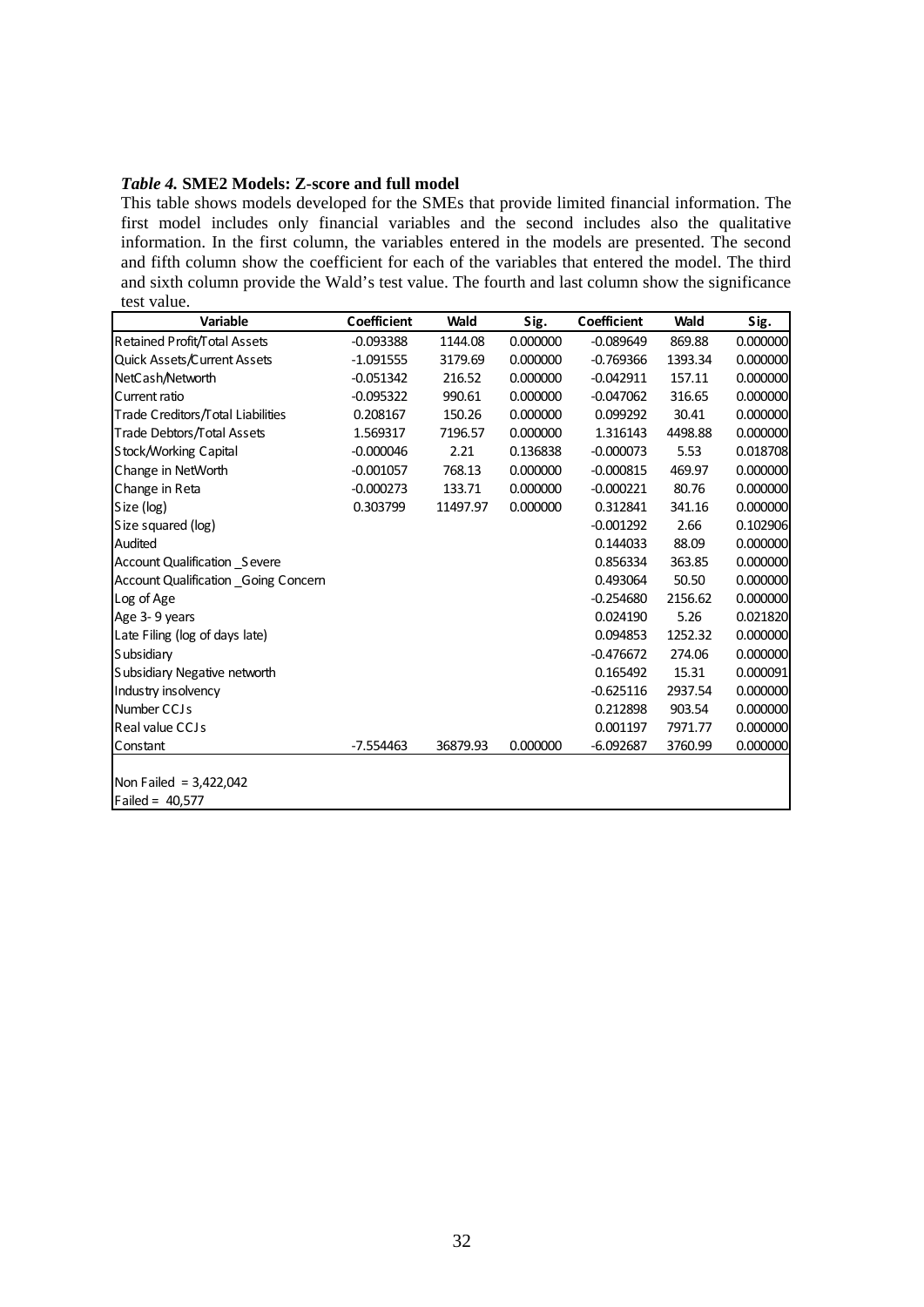#### *Table 5.* **AUC comparison of the different models**

This table shows the Area Under the Curve (AUC) calculated after plotting the Receiver Operating Characteristic (ROC) of each one of the three different models on the test sample. The AUC can be interpreted as the average ability of the model to accurately classify defaulters and non-defaulters. The values in the brackets result from the application of the different models on the development sample.

|                          |            |                  | Type of model    |
|--------------------------|------------|------------------|------------------|
|                          |            | SME <sub>1</sub> | SME <sub>2</sub> |
| Only financial variables | US weights |                  | n.a.             |
|                          | UK weights | 0.67<br>(0.71)   | 0.71<br>(0.74)   |
| Adding Qualitative info  | UK weights | 0.76<br>(0.78)   | 0.75<br>(0.80)   |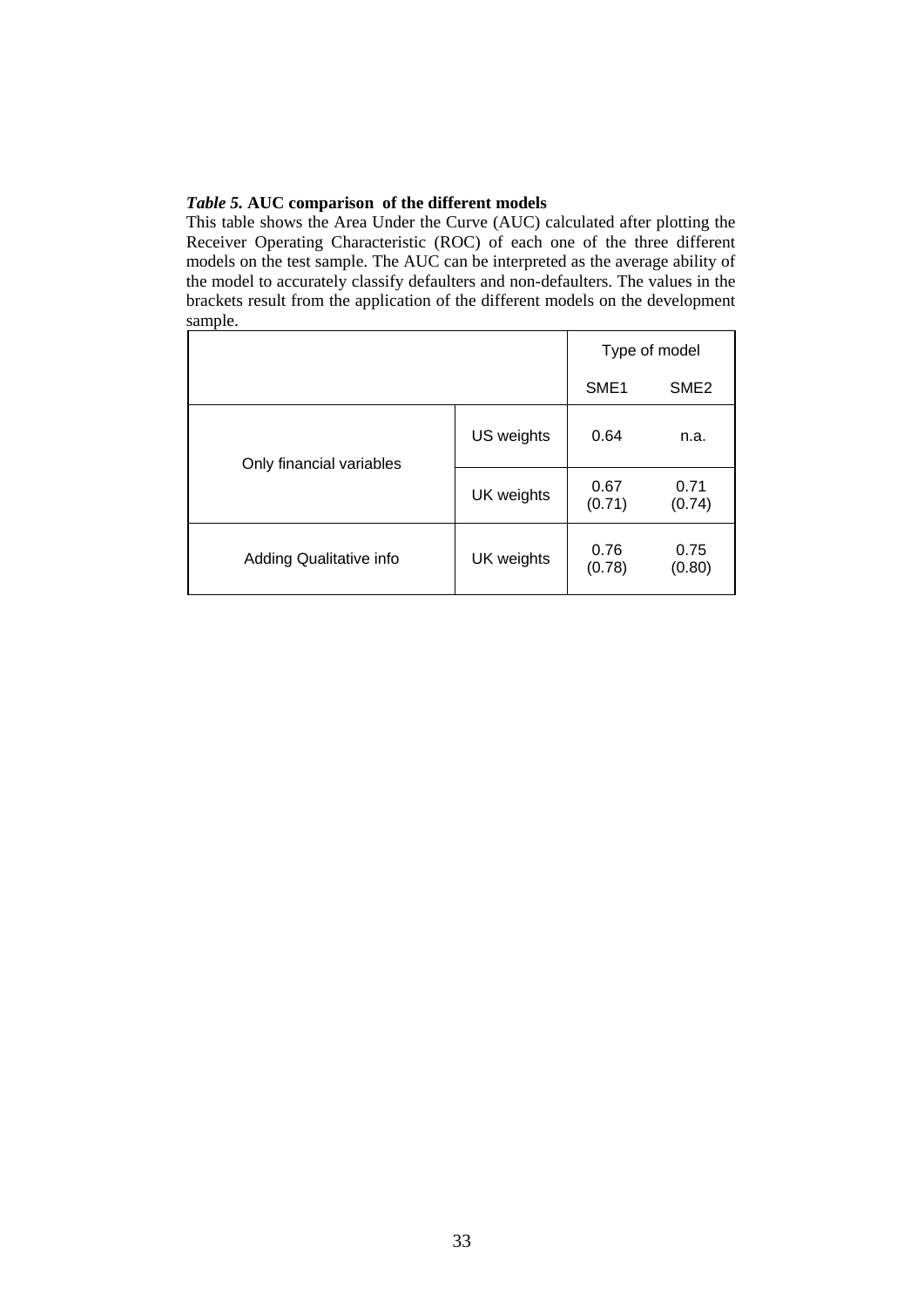#### *Table 6.* **Classification accuracy rates of the different models**

This table shows accuracy rates of the two different models applied to the test sample. The values in the brackets result from the application of the different models on the development sample.

|             | Percentage Correctly Classified |                     |           |  |
|-------------|---------------------------------|---------------------|-----------|--|
|             | Non-failed<br>Failed<br>Overall |                     |           |  |
| SME 1 Model |                                 | 76% (76%) 73% (75%) | 74% (76%) |  |
| SME 2 Model | 77% (80%)                       | 73% (76%)           | 75% (78%) |  |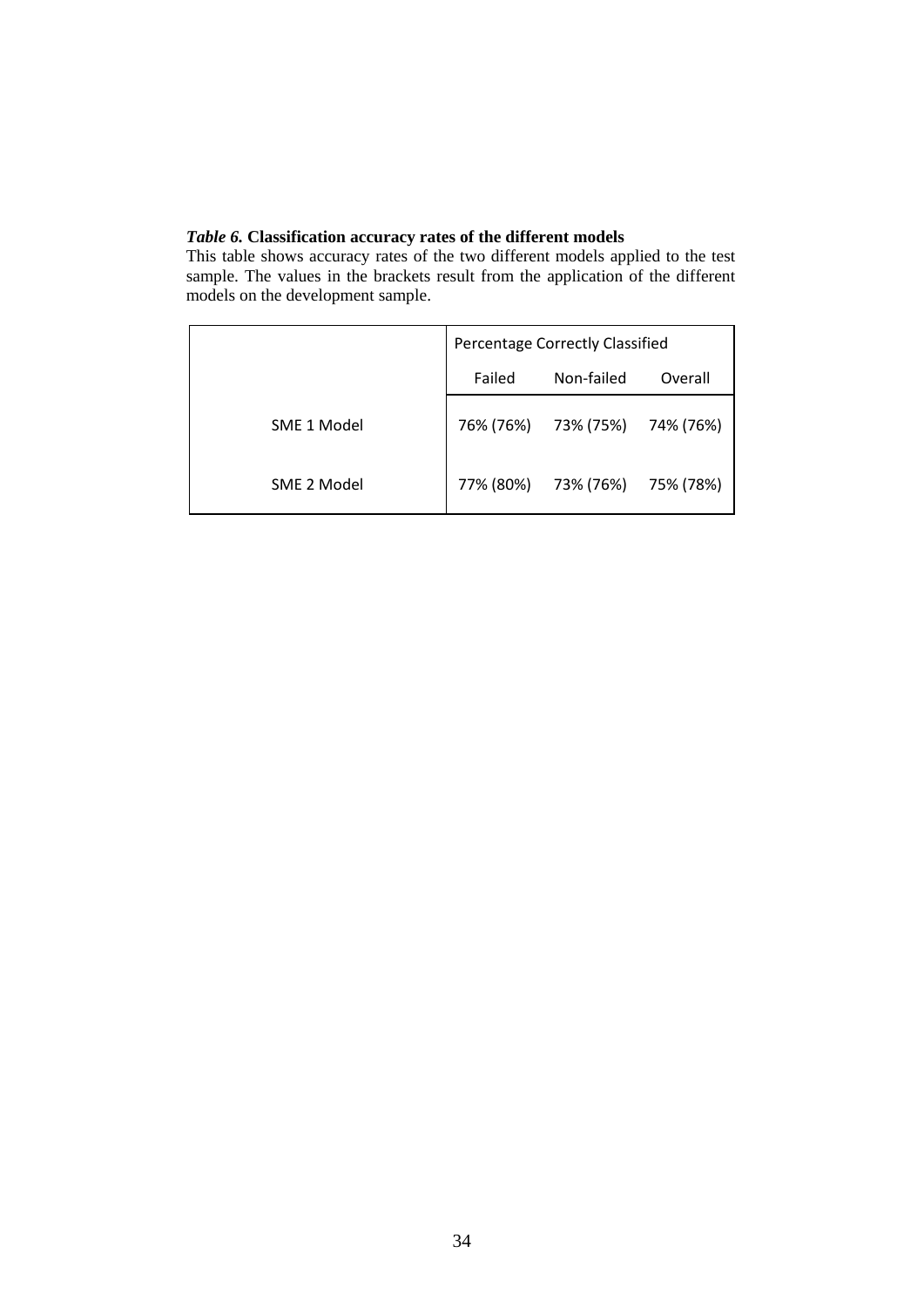#### *Chart 1.* **Corporate Insolvencies in the UK 1975-2007**

This chart shows the number of insolvencies in the UK corporate sector in the period 1975-2007. The total is broken down by insolvency type, compulsory and voluntary liquidations.

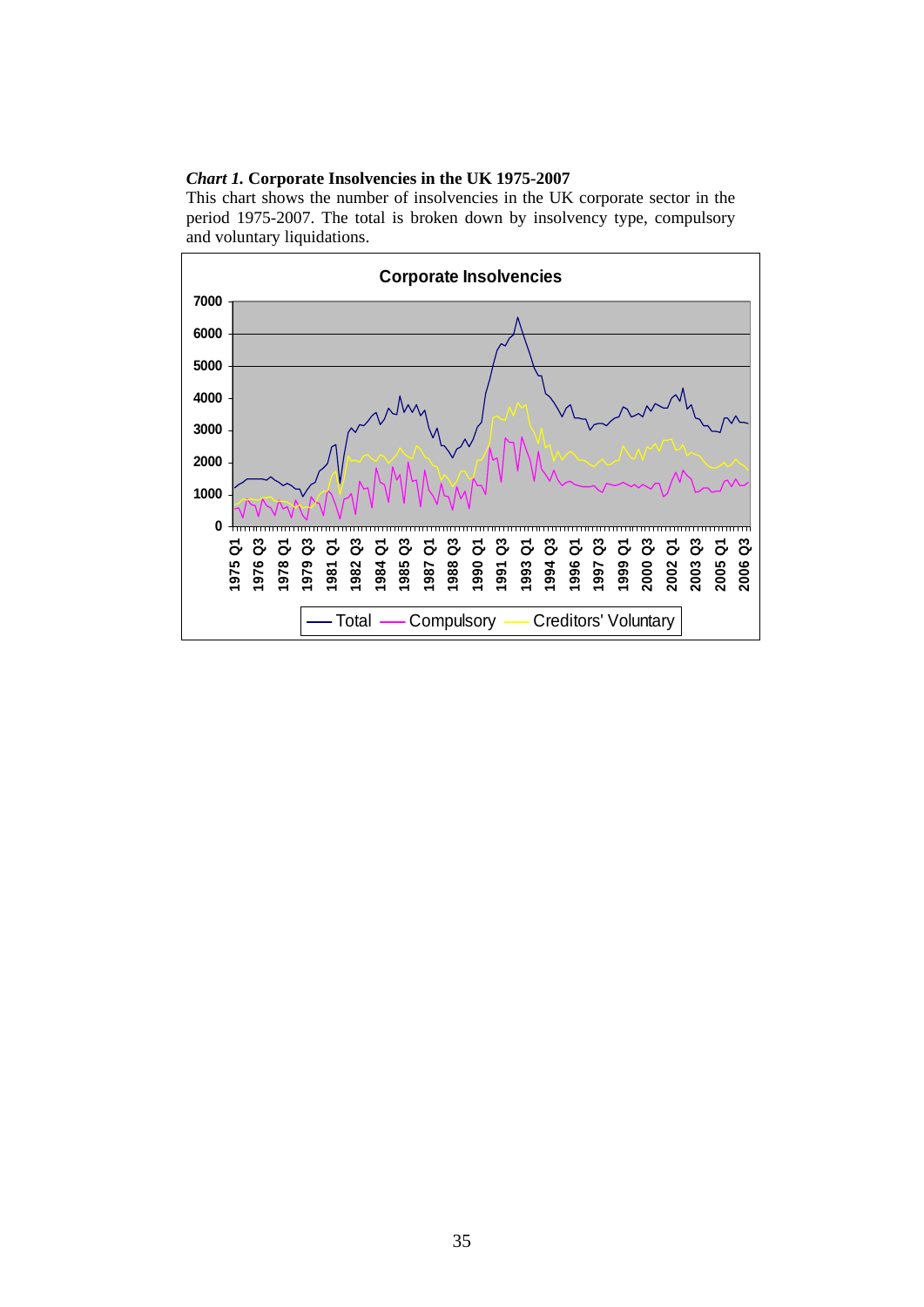#### *Chart 2.* **Receiver Operating Curves for Z-score and full models including qualitative information**

The two charts plot ROC curves for within- and out-of-sample model performance. Within sample we plot the model performance of the basic z-score model and the curve for the fully enhanced model. The gap between the two curves shows the extent of performance improvement when additional variables are added to the basic z-score. This improvement is also reflected in the AUC (Area Under the Curve) statistic. The hold-out sample charts include the basic z-score applied using the US weighting structure as well as the basic z-score with weights re-estimated on the UK sample.

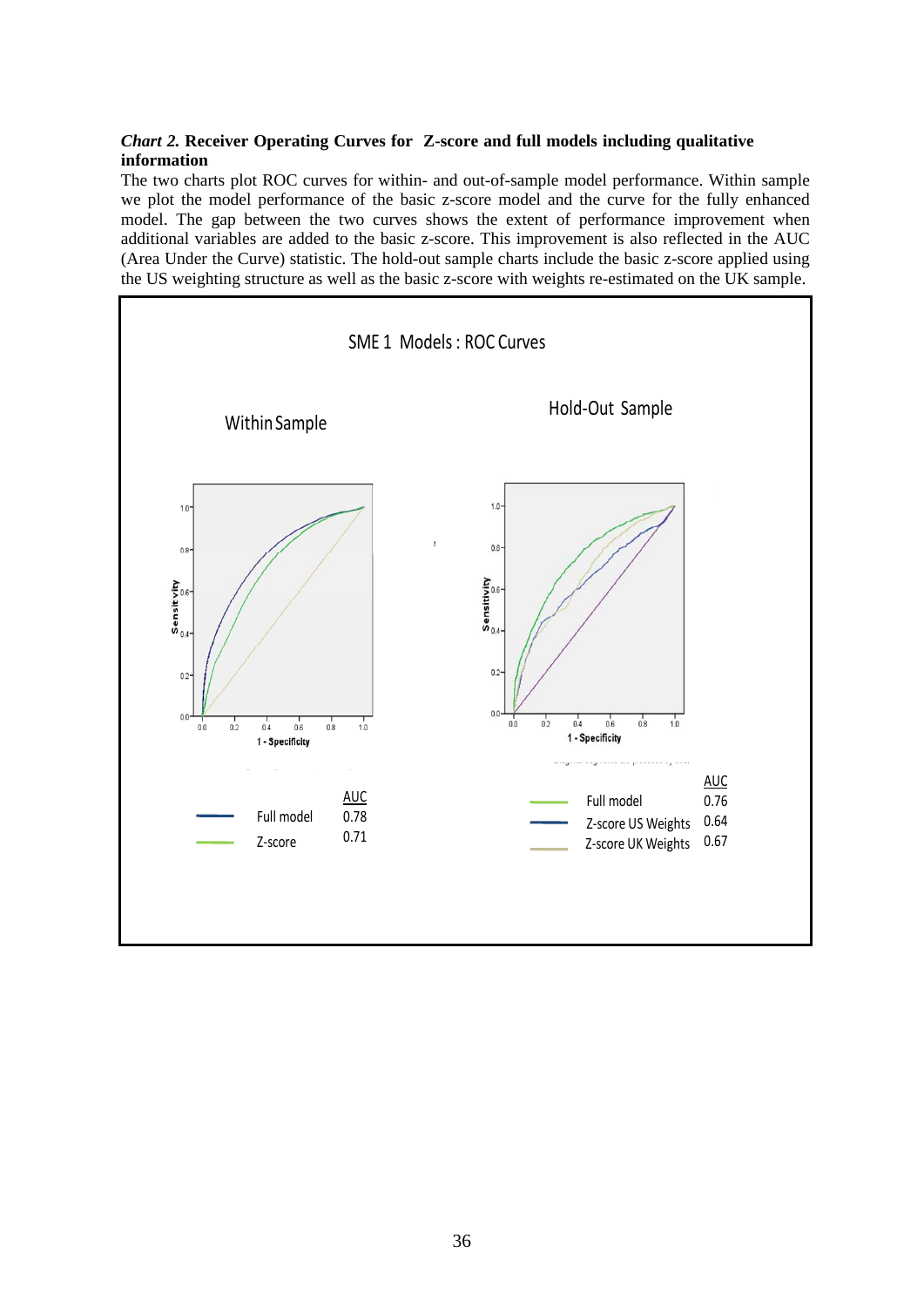#### *Chart 2.* **Receiver Operating Curves for Z-score and full models including qualitative information**

The two charts plot ROC curves for within- and out-of-sample model performance. Within sample we plot the model performance of the basic z-score model and the curve for the fully enhanced model. The gap between the two curves shows the extent of performance improvement when additional variables are added to the basic z-score. This improvement is also reflected in the AUC (Area Under the Curve) statistic. The hold-out sample charts include the basic z-score applied using the US weighting structure as well as the basic z-score with weights re-estimated on the UK sample.

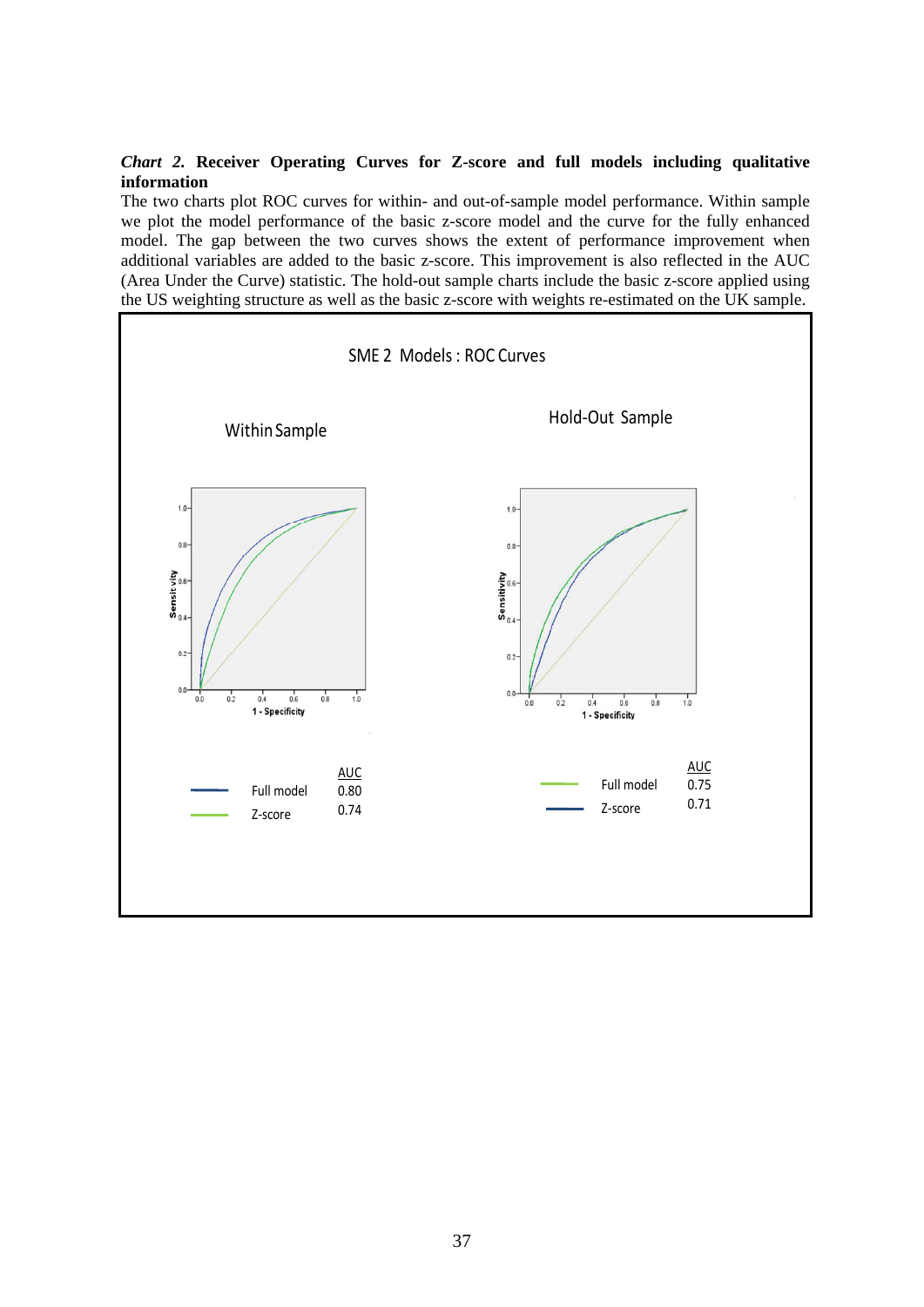|                                       |                   | Mean      | <b>Std. Deviation</b> |
|---------------------------------------|-------------------|-----------|-----------------------|
| Cash/Total Assets                     | Failed            | 0.1254    | 0.2291                |
|                                       | Non Failed        | 0.2649    | 0.3415                |
| <b>EBITDA/Total Assets</b>            | Failed            | $-6.7501$ | 99.1122               |
|                                       | Non Failed        | 33.0589   | 131.2077              |
| EBITDA/Interest paid                  | Failed            | 0.7388    | 31.4972               |
|                                       | Non Failed        | 3.6580    | 33.9341               |
| <b>Retained Earnings/Total Assets</b> | Failed            | $-0.0421$ | 0.2236                |
|                                       | <b>Non Failed</b> | $-0.0021$ | 0.1282                |
| Short Term Debt/Equity                | Failed            | 0.3399    | 1.2717                |
|                                       | Non Failed        | 0.1306    | 0.7741                |
| <b>Audit Qualification- Severe</b>    | Failed            | 0.0145    | 0.1196                |
|                                       | Non Failed        | 0.0022    | 0.0469                |
| <b>Audit Qulaification - Going</b>    |                   |           |                       |
| Concern                               | Failed            | 0.0528    | 0.2237                |
|                                       | Non Failed        | 0.0087    | 0.0929                |
| Late Filing (log of days late)        | Failed            | 1.5230    | 2.0312                |
|                                       | Non Failed        | 0.8920    | 1.6183                |
| <b>CCJ Number</b>                     | Failed            | 0.4101    | 1.4117                |
|                                       | Non Failed        | 0.0258    | 0.2454                |
| CCj Real Value                        | Failed            | 131.8824  | 291.8617              |
|                                       | Non Failed        | 11.3063   | 89.5378               |
| Age 3 -9 Years                        | Failed            | 0.4326    | 0.4954                |
|                                       | Non Failed        | 0.4092    | 0.4917                |
| Subsidiary                            | Failed            | 0.2542    | 0.4354                |
|                                       | Non Failed        | 0.2242    | 0.4171                |
| Log of Age                            | Failed            | 7.5236    | 1.0835                |
|                                       | <b>Non Failed</b> | 7.5132    | 1.1303                |
| Subsidiary Negative networth          | Failed            | 0.0873    | 0.2822                |
|                                       | Non Failed        | 0.0566    | 0.2310                |
| <b>AUDITED</b>                        | Failed            | 0.5118    | 0.4999                |
|                                       | Non Failed        | 0.3373    | 0.4728                |
| Size (log)                            | Failed            | 12.4052   | 2.8367                |
|                                       | Non Failed        | 10.7611   | 4.0716                |
| Size squared (log)                    | Failed            | 161.9349  | 62.7984               |
|                                       | Non Failed        | 132.3799  | 77.4382               |
| Industry Insolvency                   | Failed            | $-0.1254$ | 0.4816                |
|                                       | Non Failed        | 0.0792    | 0.4485                |
| No Cash Flow Statement                | Failed            | 0.8529    | 0.3542                |
|                                       | Non Failed        | 0.9177    | 0.2749                |

# **SME 1 Variables**

Failed = 24384 Non Failed= 2318764

Appendix B: Univariate analysis of the SME2 model's variables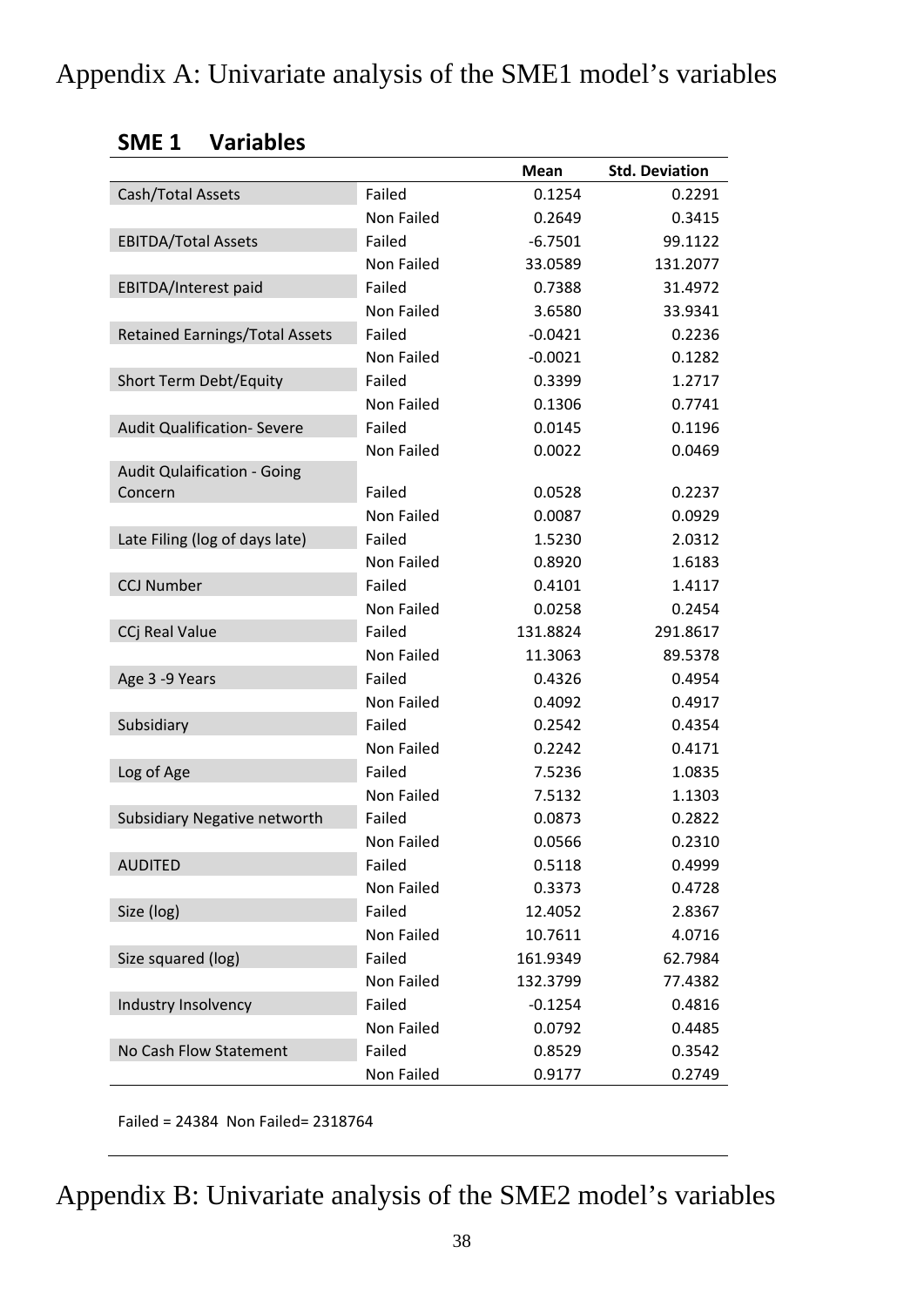|            |                                                                                                                                                                                                                                                                                                                                                 | <b>Std. Deviation</b>                                                                                                                                                                                                                                                      |
|------------|-------------------------------------------------------------------------------------------------------------------------------------------------------------------------------------------------------------------------------------------------------------------------------------------------------------------------------------------------|----------------------------------------------------------------------------------------------------------------------------------------------------------------------------------------------------------------------------------------------------------------------------|
|            |                                                                                                                                                                                                                                                                                                                                                 | 1.5458                                                                                                                                                                                                                                                                     |
|            |                                                                                                                                                                                                                                                                                                                                                 | 1.6297                                                                                                                                                                                                                                                                     |
|            |                                                                                                                                                                                                                                                                                                                                                 | 0.2993                                                                                                                                                                                                                                                                     |
|            |                                                                                                                                                                                                                                                                                                                                                 | 0.3498                                                                                                                                                                                                                                                                     |
|            |                                                                                                                                                                                                                                                                                                                                                 | 1.7691                                                                                                                                                                                                                                                                     |
|            |                                                                                                                                                                                                                                                                                                                                                 | 2.0760                                                                                                                                                                                                                                                                     |
|            |                                                                                                                                                                                                                                                                                                                                                 | 2.6964                                                                                                                                                                                                                                                                     |
|            |                                                                                                                                                                                                                                                                                                                                                 | 3.3180                                                                                                                                                                                                                                                                     |
|            |                                                                                                                                                                                                                                                                                                                                                 |                                                                                                                                                                                                                                                                            |
|            |                                                                                                                                                                                                                                                                                                                                                 | 0.2776                                                                                                                                                                                                                                                                     |
|            |                                                                                                                                                                                                                                                                                                                                                 | 0.3601                                                                                                                                                                                                                                                                     |
|            |                                                                                                                                                                                                                                                                                                                                                 | 0.3010                                                                                                                                                                                                                                                                     |
|            |                                                                                                                                                                                                                                                                                                                                                 | 0.3156                                                                                                                                                                                                                                                                     |
|            |                                                                                                                                                                                                                                                                                                                                                 | 187.6354                                                                                                                                                                                                                                                                   |
|            |                                                                                                                                                                                                                                                                                                                                                 | 131.9738                                                                                                                                                                                                                                                                   |
|            |                                                                                                                                                                                                                                                                                                                                                 | 1.8298                                                                                                                                                                                                                                                                     |
|            |                                                                                                                                                                                                                                                                                                                                                 | 3.2021                                                                                                                                                                                                                                                                     |
|            |                                                                                                                                                                                                                                                                                                                                                 | 35.5128                                                                                                                                                                                                                                                                    |
|            |                                                                                                                                                                                                                                                                                                                                                 | 49.7453                                                                                                                                                                                                                                                                    |
|            |                                                                                                                                                                                                                                                                                                                                                 | 211.3981                                                                                                                                                                                                                                                                   |
|            |                                                                                                                                                                                                                                                                                                                                                 | 174.0944                                                                                                                                                                                                                                                                   |
|            | $-56.9872$                                                                                                                                                                                                                                                                                                                                      | 290.1041                                                                                                                                                                                                                                                                   |
|            | $-3.2406$                                                                                                                                                                                                                                                                                                                                       | 214.8130                                                                                                                                                                                                                                                                   |
|            | 7.3660                                                                                                                                                                                                                                                                                                                                          | 1.0260                                                                                                                                                                                                                                                                     |
| Non Failed | 7.4480                                                                                                                                                                                                                                                                                                                                          | 1.0674                                                                                                                                                                                                                                                                     |
| Failed     | 0.4339                                                                                                                                                                                                                                                                                                                                          | 0.4956                                                                                                                                                                                                                                                                     |
| Non Failed | 0.4218                                                                                                                                                                                                                                                                                                                                          | 0.4938                                                                                                                                                                                                                                                                     |
| Failed     | 1.5548                                                                                                                                                                                                                                                                                                                                          | 2.0200                                                                                                                                                                                                                                                                     |
| Non Failed | 0.8474                                                                                                                                                                                                                                                                                                                                          | 1.5711                                                                                                                                                                                                                                                                     |
| Failed     | 0.0634                                                                                                                                                                                                                                                                                                                                          | 0.2437                                                                                                                                                                                                                                                                     |
| Non Failed | 0.0586                                                                                                                                                                                                                                                                                                                                          | 0.2350                                                                                                                                                                                                                                                                     |
| Failed     | 0.0287                                                                                                                                                                                                                                                                                                                                          | 0.1669                                                                                                                                                                                                                                                                     |
| Non Failed | 0.0165                                                                                                                                                                                                                                                                                                                                          | 0.1272                                                                                                                                                                                                                                                                     |
| Failed     | 0.2170                                                                                                                                                                                                                                                                                                                                          | 0.4122                                                                                                                                                                                                                                                                     |
| Non Failed | 0.1228                                                                                                                                                                                                                                                                                                                                          | 0.3282                                                                                                                                                                                                                                                                     |
| Failed     | 0.0174                                                                                                                                                                                                                                                                                                                                          | 0.1309                                                                                                                                                                                                                                                                     |
| Non Failed | 0.0026                                                                                                                                                                                                                                                                                                                                          | 0.0507                                                                                                                                                                                                                                                                     |
| Failed     | 0.0073                                                                                                                                                                                                                                                                                                                                          | 0.0854                                                                                                                                                                                                                                                                     |
| Non Failed | 0.0010                                                                                                                                                                                                                                                                                                                                          | 0.0323                                                                                                                                                                                                                                                                     |
| Failed     | $-0.2026$                                                                                                                                                                                                                                                                                                                                       | 0.4547                                                                                                                                                                                                                                                                     |
| Non Failed | 0.0132                                                                                                                                                                                                                                                                                                                                          | 0.4524                                                                                                                                                                                                                                                                     |
|            |                                                                                                                                                                                                                                                                                                                                                 | 1.5078                                                                                                                                                                                                                                                                     |
|            |                                                                                                                                                                                                                                                                                                                                                 | 0.2560                                                                                                                                                                                                                                                                     |
|            |                                                                                                                                                                                                                                                                                                                                                 | 609.6046                                                                                                                                                                                                                                                                   |
|            |                                                                                                                                                                                                                                                                                                                                                 | 175.0598                                                                                                                                                                                                                                                                   |
|            | <b>Status</b><br>Failed<br>Non Failed<br>Failed<br>Non Failed<br>Failed<br>Non Failed<br>Failed<br>Non Failed<br>Failed<br>Non Failed<br>Failed<br>Non Failed<br>Failed<br>Non Failed<br>Failed<br>Non Failed<br>Failed<br>Non Failed<br>Failed<br>Non Failed<br>Failed<br>Non Failed<br>Failed<br>Failed<br>Non Failed<br>Failed<br>Non Failed | Mean<br>$-0.3799$<br>$-0.1320$<br>0.7554<br>0.7816<br>0.4262<br>0.7937<br>1.2853<br>1.7458<br>0.8036<br>0.7711<br>0.4241<br>0.2912<br>55.2050<br>31.7451<br>11.7055<br>10.2344<br>140.3662<br>114.9958<br>$-18.4766$<br>19.0742<br>0.5225<br>0.0304<br>312.2595<br>22.6622 |

# **SME 2 Variables**